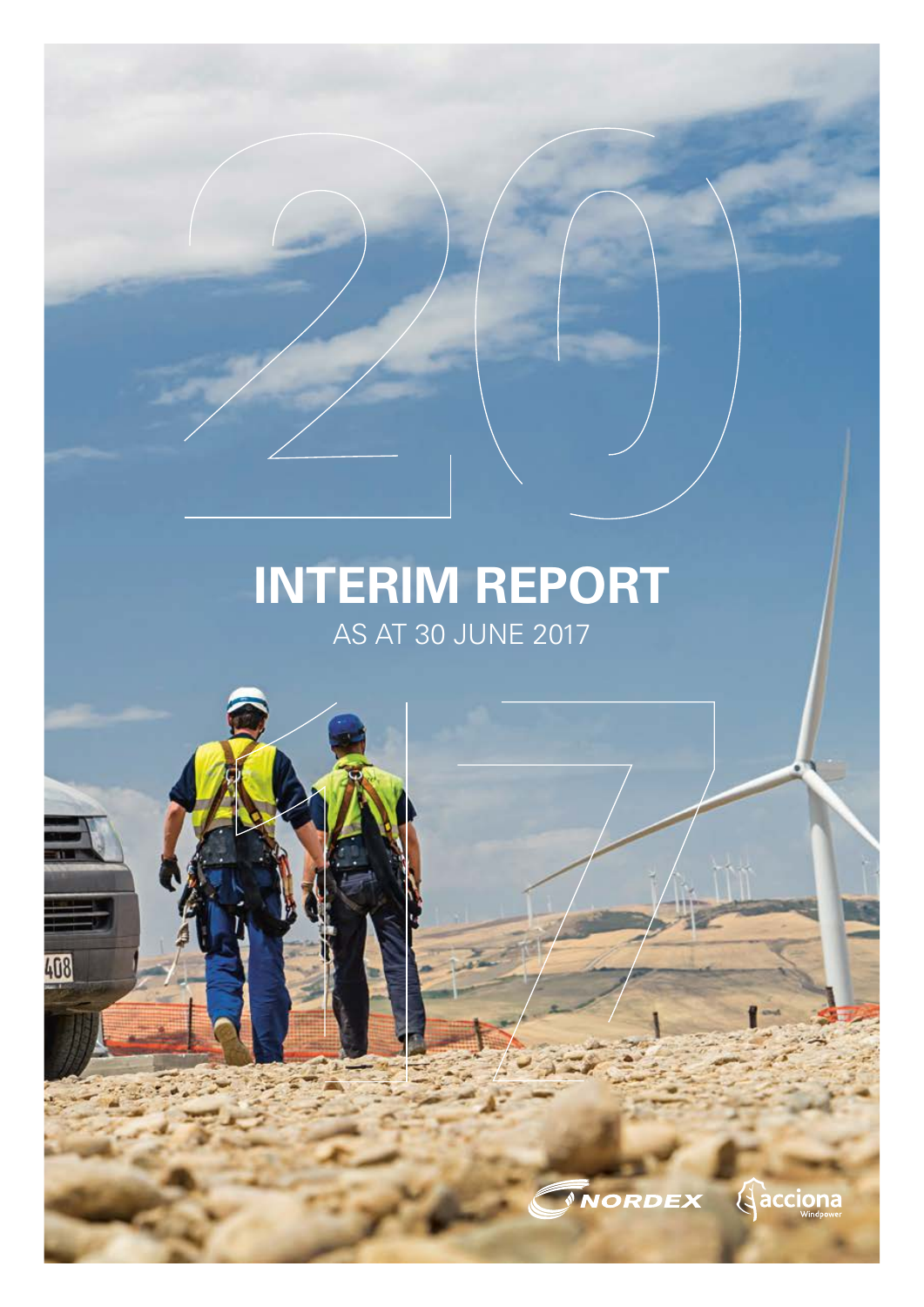# **KEY FIGURES**

|                                                                         |             | <b>REPORTING PERIOD</b> |                   |             |
|-------------------------------------------------------------------------|-------------|-------------------------|-------------------|-------------|
|                                                                         |             | $1.1 - 30.6.2017$       | $1.1 - 30.6.2016$ | Change      |
| <b>Earnings development</b>                                             |             |                         |                   |             |
| Sales                                                                   | EUR million | 1,501.1                 | 1,483.9           | 1.2%        |
| Total revenue                                                           | EUR million | 1,525.7                 | 1,503.0           | 1.5%        |
| <b>EBITDA</b>                                                           | EUR million | 117.5                   | 136.6             | $-14.0%$    |
| EBIT                                                                    | EUR million | 49.4                    | 92.0              | $-46.3%$    |
| Free cash flow                                                          | EUR million | $-235.7$                | $-470.3$          | n/a         |
| Capital expenditure <sup>1</sup>                                        | EUR million | 70.1                    | 37.1              | 88.9%       |
| Consolidated net profit                                                 | EUR million | 22.6                    | 51.0              | $-55.7%$    |
| Earnings per share <sup>2</sup>                                         | <b>EUR</b>  | 0.23                    | 0.58              | $-60.3%$    |
| EBITDA margin                                                           | $\%$        | 7.8                     | 9.2               | $-1.4%$ -pp |
| Statement of financial position per<br>30.6.2017 respectively 30.6.2016 |             |                         |                   |             |
| <b>Total assets</b>                                                     | EUR million | 2,872.8                 | 2,838.1           | 1.2%        |
| Equity                                                                  | EUR million | 957.6                   | 893.2             | 7.2%        |
| Equity ratio                                                            | $\%$        | 33.3                    | 31.5              | 1.8 %-pp.   |
| Working capital ratio                                                   | $\%$        | 9.8                     | 4.4               | $5.4%$ -pp. |
| <b>Employees</b>                                                        |             |                         |                   |             |
| Employees                                                               | Ø           | 5,181                   | 4,131             | 25.4%       |
| Staff costs                                                             | EUR million | 165.9                   | 126.6             | 31.0%       |
| Staff cost ratio                                                        | $\%$        | 10.9                    | 8.4               | $2.5%$ -pp. |
| Company performance indicators                                          |             |                         |                   |             |
| Order intake                                                            | EUR million | 904.6                   | 1,330.2           | $-32.0$     |
| Installed capacity                                                      | <b>MW</b>   | 1,128.6                 | 1,164.9           | $-3.1$      |
|                                                                         |             |                         |                   |             |

1 excluding investments in the acquisitions of Nordex Blade Technology Centre (2017) and Acciona Windpower (2016)

2 based on 96.982 million shares (previous year: 88.532 million shares)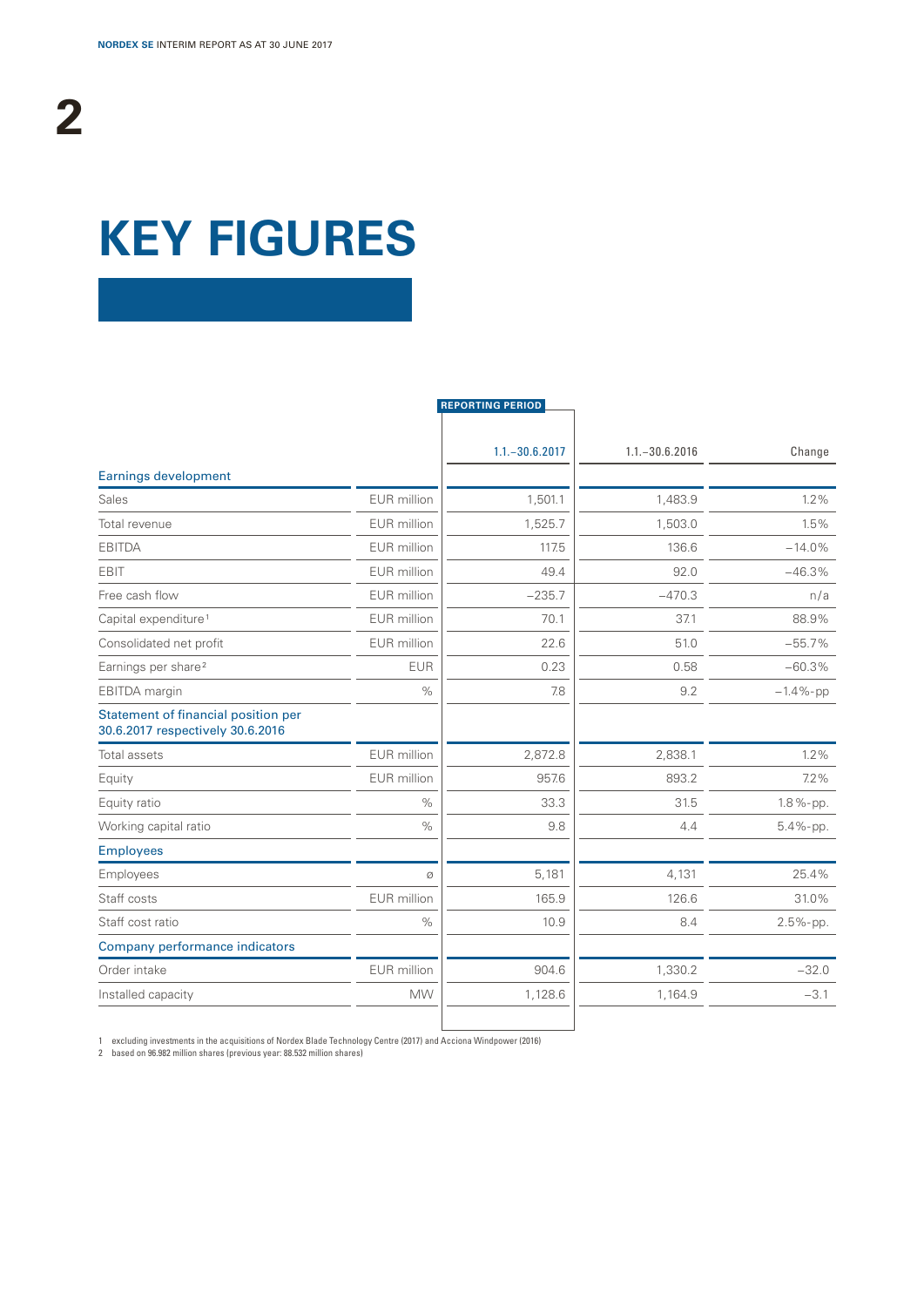

### DEAR SHAREHOLDERS AND BUSINESS PARTNERS,

**AFTER A RESTRAINED START TO THE YEAR 2017, OUR BUSINESS ACTIVITIES HAVE PICKED UP AGAIN IN THE SECOND QUARTER.** This also applies to the order intake, which is nevertheless still below the previous year's level despite the upward trend within the first six months. However, we expect the demand for our turbines to rise further in the second half of the year and anticipate strong year-end business. This notion is supported in particular by the ongoing contract negotiations for major projects overseas. We are seeing positive impetus from the United States and, to some degree, South America.

### **AT THE SAME TIME, THE LEVEL OF OUR ACTIVITIES**

has significantly increased over the recent months, as underlined clearly by the increase in installed capacity. In the second quarter, Nordex brought more megawatts to the grid than in the second quarter of 2016. Based on the latest available figures, we managed to stabilise our market share in Germany at around 17 percent.

**THIS TREND IS NOW ALSO REFLECTED IN THE SALES DEVELOPMENT,** which slightly exceeded the prioryear level at around EUR 1.5 billion in the first six months. Half-way through the year, we are well on track to reaching our annual targets – also in terms of margins.

**AT THE SAME TIME, WE DEVOTE** our full attention to dealing with the challenges: we need to get the projects on board, for which the finishing line is already in sight. And we are reacting to changes in our business volume with increased cost discipline. In our last interim report and at the Annual General Meeting, I already provided you with an update on the planned measures, some of which are already underway. They focus on adjusting our capacities to demand, consistently reducing cost of energy of our turbines and, as a consequence, further internationalising our procurement processes. These measures are helping us to stabilise profitability and raise our profits in the medium term.

**THE REDUCTION OF THE COST OF ENERGY** is very significantly linked to our new product, which we will officially launch in the late summer. Comparing the performance data of our turbines with the latest products of our competitors convinced me that we are able keep up with the leading players. And we are also keeping the pace in the intensive race for the most efficient product. Our new turbines will enter serial production in 2019 and have already been included in some of our customers' business planning.

Yours sincerely,

José Luis Blanco Chief Executive Officer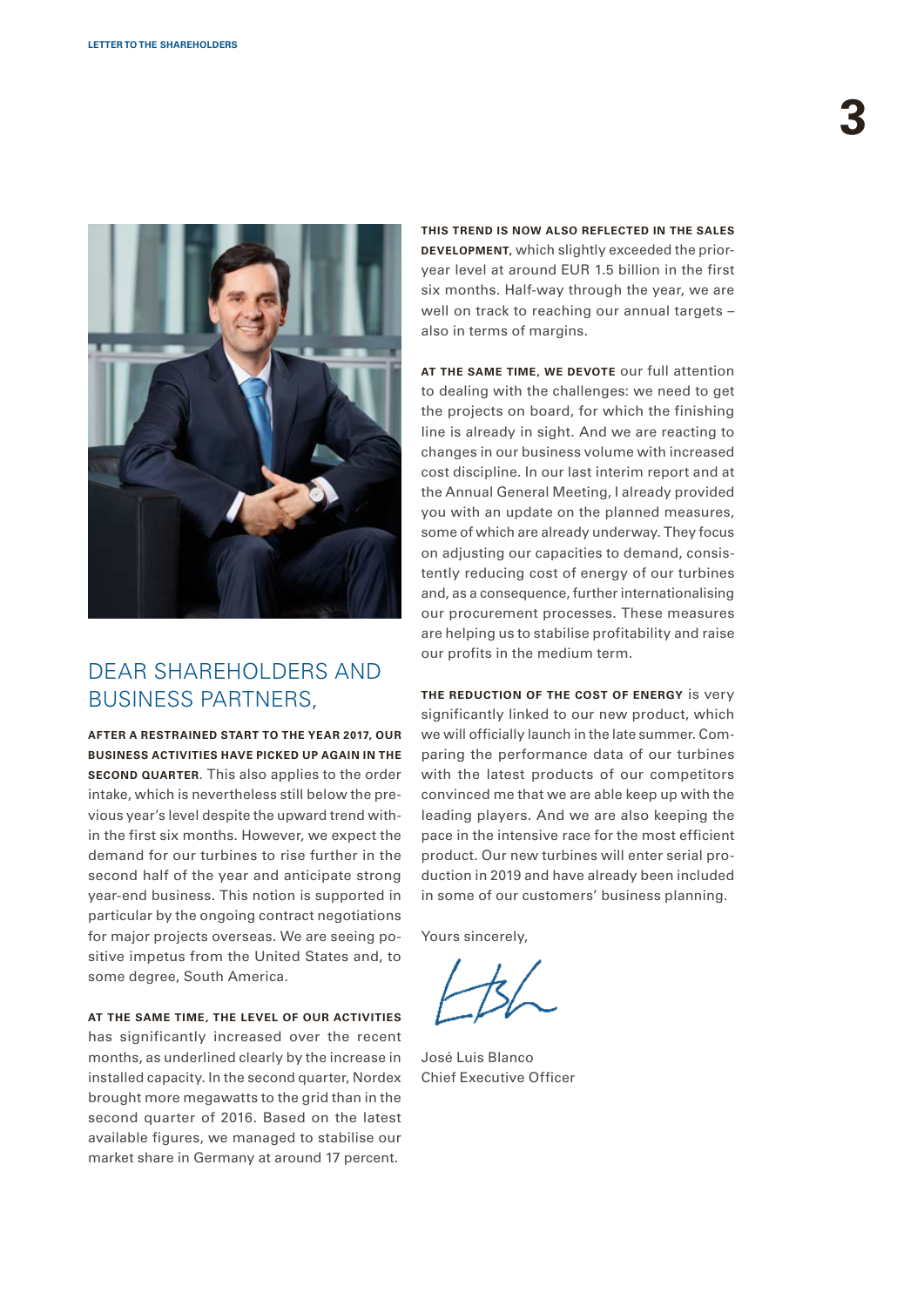# **INTERIM GROUP MANAGEMENT REPORT**

AS AT 30 JUNE 2017

### **Sector environment**

The latest market forecasts provided by sector analysts MAKE Consulting and Bloomberg New Energy Finance (BNEF) indicate stagnating to slightly growing volumes in the global market for on-shore wind power system installations in 2017. MAKE projects a stable global volume of 50.4 GW, while the markets outside of China are expected to see slight growth of 2% to 32.3 GW. BNEF expects the global installation volume to amount to 54.3 GW, which would imply 2% growth.

The significance of auctions for contracting renewable energy generation is further on the increase, and this applies in particular to wind power. Data provided by BNEF shows a global auction volume in the wind sector of 6.7 GW in the first half of 2017, compared to 8.7 GW in the full year 2016. In 2015, merely 4.4 GW of wind power capacity was allocated via auction procedures.

The German Federal Network Agency announced the results of its first auction for onshore wind power systems in May 2017. Out of 256 bids with a total volume of 2.1 GW, 70 bids with a total volume of 807 MW were awarded a contract. Average remuneration amounts to 5.71 Cent/ kWh and 96% of the contracts were awarded to cooperative wind farms, the socalled Bürgerwindparks. At this stage, cooperative wind farm projects do not need a permit under federal emission law to participate in the auction. The projects now have 54 months instead of the regular period of 24 months to complete planning and approval processes. It is therefore unlikely that Nordex will receive any significant orders from these cooperative wind power associations from the first auction round in 2017. The same is probably true of the two upcoming auction rounds in the current year.

### **Business performance**

As at 1 April 2016, the Nordex Group acquired Acciona Windpower (AWP), the Spanish wind turbine manufacturer, which has been consolidated accordingly in the Nordex Group since the second quarter of 2016. The figures for the first six months of 2016 therefore also include the AWP business for the second quarter.

Since the second quarter of 2016, Nordex has been reporting the "Projects" and "Service" segments in line with the change in internal reporting resulting from the acquisition of Acciona Windpower. Segment reporting had previously been split by region.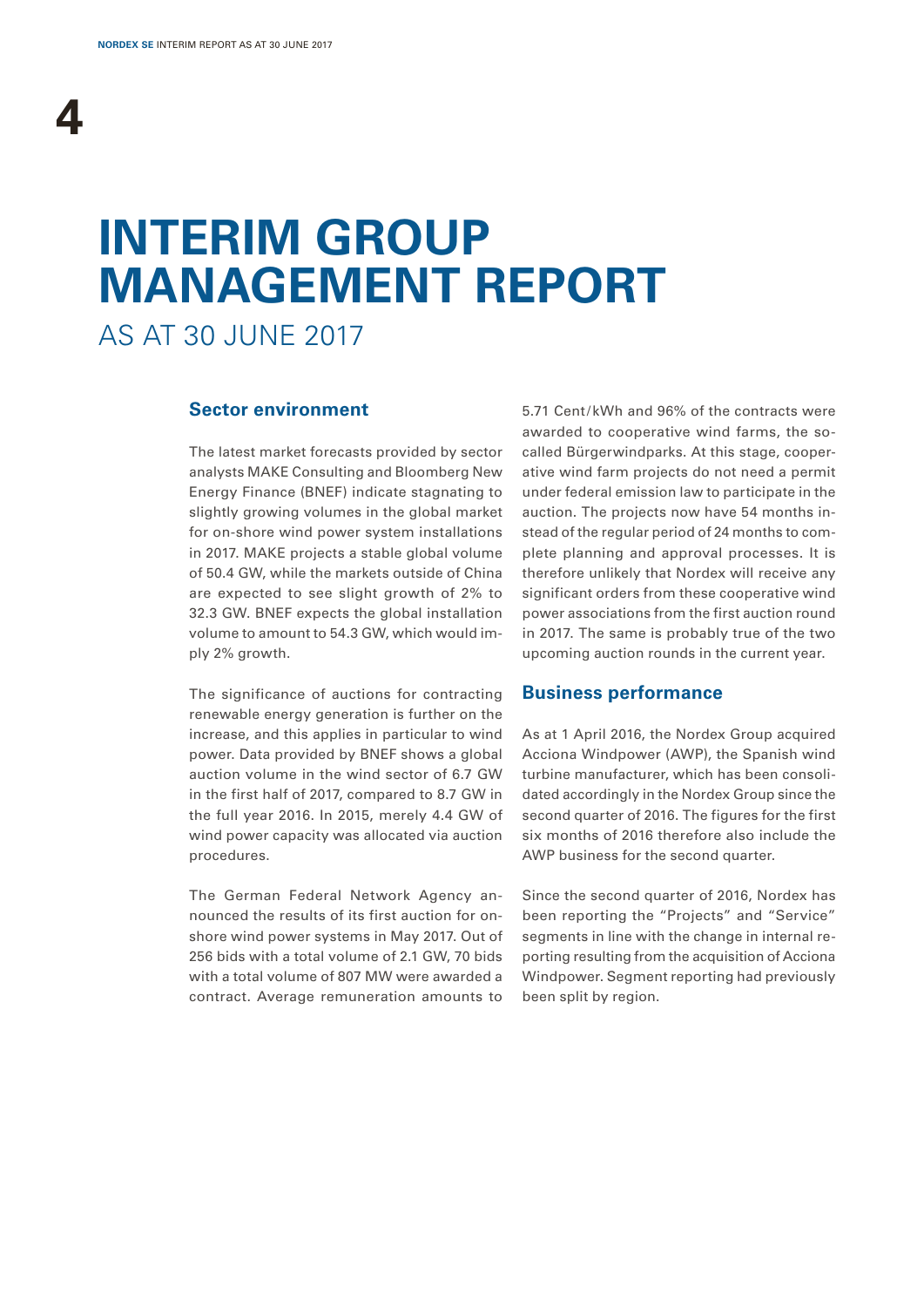|                    | Projects |          | Service            |                      | Group   |         |
|--------------------|----------|----------|--------------------|----------------------|---------|---------|
| <b>EUR</b> million | H1 2017  | H1 2016  | H1 2017            | H1 2016              | H1 2017 | H1 2016 |
| Order intake       | 904.6    | 1,330.2  | 98.1 <sup>1</sup>  | 239.11               |         |         |
| Order backlog      | 1.742.4  | 2,047.0  | 1,864.0            | 1.142.0 <sup>2</sup> |         |         |
| Sales              | 1.356.73 | 1.370.03 | 150.4 <sup>3</sup> | 121.2 <sup>3</sup>   | 1.501.1 | 1,483.9 |
| <b>EBIT</b>        | 40.1     | 74.4     | 9.3                | 17.6                 | 49.4    | 92.0    |
|                    |          |          |                    |                      |         |         |

### **The segments at a glance**

1 excluding the renewal and amendment of existing contracts

excluding AWP service backloo

3 before intrasegment consolidation

### **Order trend**

In the first half of 2017, the Nordex Group received firm orders amounting to EUR 904.6 million (H1 2016: EUR 1,330.2 million) from nine individual markets in its Projects segment. In the second quarter of 2017 (April to June), the order intake reached EUR 571.5 million (Q2 2016: EUR 786.8 million), thus showing an appreciable upward trend compared to the first quarter of 2017. The development of the European markets was generally considerably weaker than in the prior-year period and stood for less than half of new business in the first half-year with a contribution of 43%. Nordex benefited, on the other hand, from the much improved positioning thanks to the merger with Acciona Windpower, in particular in the regions of North America and Latin America, which contributed 22% and 31% to new business in the first half-year. The 195 MW project "Lagoa do Barro" in Brazil with 65 turbines of the type AW125/3000 was the largest individual order in the second quarter.

Despite a marked upturn in the second quarter, the order intake of the Nordex Group was down by 32% in the first six months of 2017 compared to the prior-year period. The markets outside of Europe were unable to offset the falling order volumes in Europe, especially in Germany (H1 2017: EUR 185.5 million vs. H1 2016: EUR 525.1 million) but also in Ireland and the UK. The expected further upturn of the order situation in the second half of the year is also mainly supported by the focus markets outside of Europe.

Firm orders on the Nordex Group's books in the Projects segment stood at EUR 1,742.4 million as at 30 June 2017 (30 June 2016: EUR 2,047.0 million), which corresponds to a year-on-year decline of 15%, caused by the restrained order intake. 45% of the order backlog relates to Europe, 35% to Latin America, 10% to North America and 9% to the region "rest of the world".

In view of the low order intake, the book-to-bill ratio (ratio of order intake to recognised revenue in the Projects segment) in the first half of 2017 is 0.67 (H1 2016: 0.97).

In the Service segment, Nordex received orders for servicing new turbines in the value of EUR 98.1 million in the first half-year (not including the renewal or amendment of existing contracts). Nordex's order book in the Service segment stood at EUR 1,864.0 million as at 30 June 2017 (30 June 2016: EUR 1,142.0 million, excluding AWP service backlog), which implies a yearon-year increase of 63%. In total, the Nordex Group was servicing about 6,150 wind turbines worldwide at the end of June 2017, with installed capacity of 14.2 GW. The availability of the serviced turbines amounted to 97.9% in the twelve months from July 2016 to June 2017.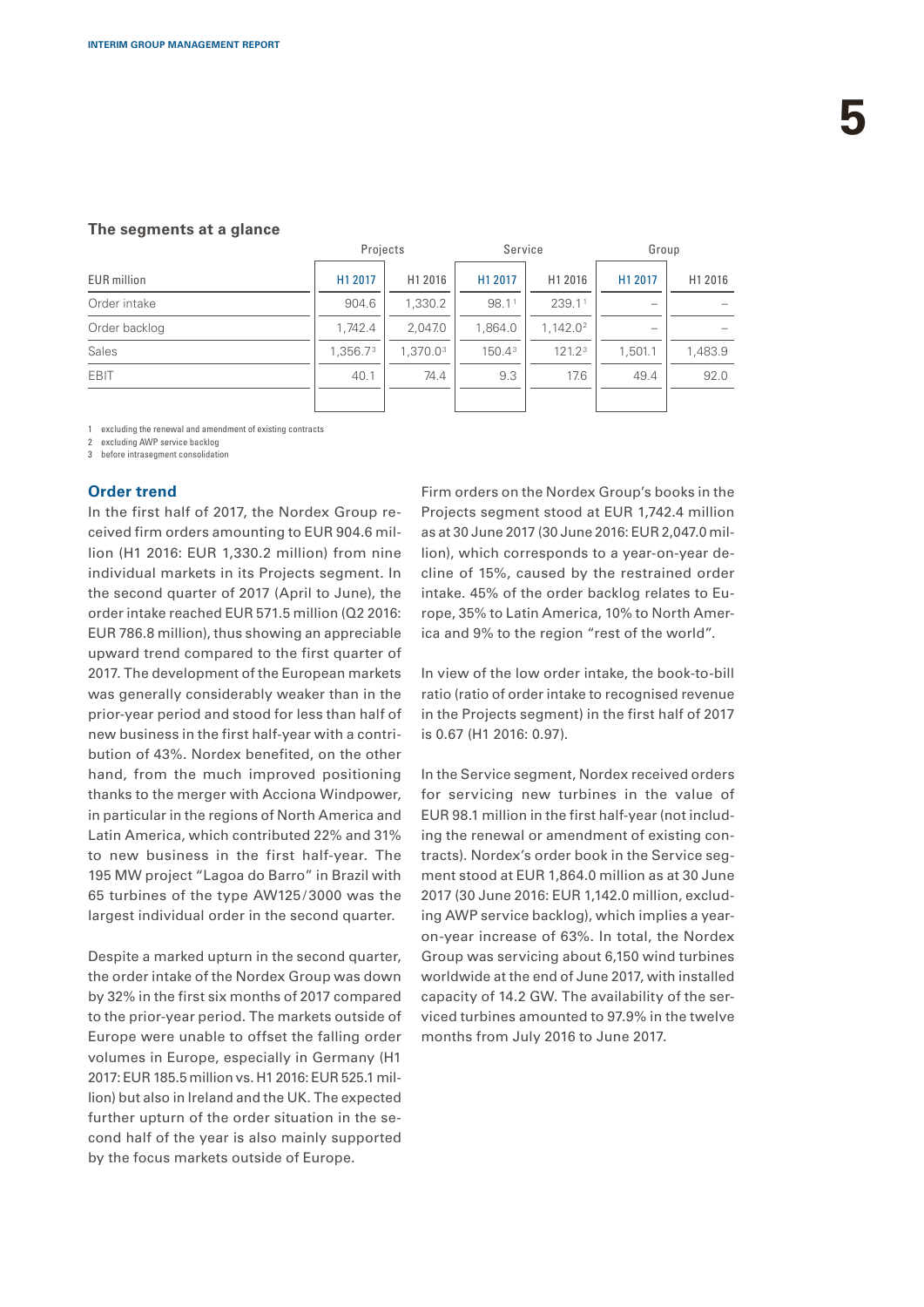|               | Turbine assembly<br>(in MW) |         | Rotor blades<br>(in units) |         |
|---------------|-----------------------------|---------|----------------------------|---------|
| Production    | H1 2017                     | H1 2016 | H1 2017                    | H1 2016 |
| Germany       | 881.1                       | 1,169.0 | 210                        | 291     |
| Spain         | 606.9                       | 24.0    | 216                        | 36      |
| <b>Brazil</b> | 45.0                        | 105.0   |                            |         |
| India         | 3.0                         |         |                            |         |
| <b>Total</b>  | 1,536.0                     | 1,298.0 | 426                        | 327     |
|               |                             |         |                            |         |

**Production and installations**

countered by a sharp increase in production in Lumbier (Spain) from 36 (H1 2016) to 216 (H1 2017) rotor blades, driven by demand and consolidation.

|                |         |         | Installed capacity (in MW) |
|----------------|---------|---------|----------------------------|
| Region/country | H1 2017 | H1 2016 | Change                     |
| Europe         | 681.6   | 792.8   | $-14.0%$                   |
| North America  | 204.0   | 0.0     | n/a                        |
| Latin America  | 141.0   | 183.8   | $-23.2\%$                  |
| Rest of world  | 102.0   | 188.5   | $-45.9%$                   |
| <b>Total</b>   | 1.128.6 | 1.164.9 | $-3.1%$                    |
|                |         |         |                            |

The increased significance of the business outside of Europe is also reflected in the production and installation figures. In the first half of 2017, the Nordex Group produced 535 turbines with nominal output of 1,536.0 MW in total (H1 2016: 1,298.0 MW), equivalent to an increase of 18%. 320 turbines of the Gamma and Delta platforms with a nominal output of 881.1 MW were produced in Germany; in the same way as the installation capacity for these turbine types, this is 25% below the prior-year level (H1 2016. 1,169.0 MW). The production in the Company's own rotor blade facilities follows the same pattern. All in all, the Nordex Group produced 426 rotor blades in the first half-year (H1 2016: 327 units), which represents an increase in production of 30%. A decline of 28% in rotor blade types produced in Rostock (Germany) is

In the first half of 2017, the Nordex Group installed 401 wind turbines in 11 countries with a total capacity of 1,128.6 MW, which is 3% below the prior-year level (H1 2016: 1,164.9 MW).

63% of the installed turbines are located in Europe, 17% are in North America (United States), 12% in Latin America (Brazil) and 8% in India and South Africa. In terms of installed capacity, these comprise Gamma platform turbines with a nominal output of 379.8 MW (34%), Delta platform turbines with nominal output of 331.8 MW (29%) and AW3000 platform turbines with a nominal output of 417.0 MW (37%).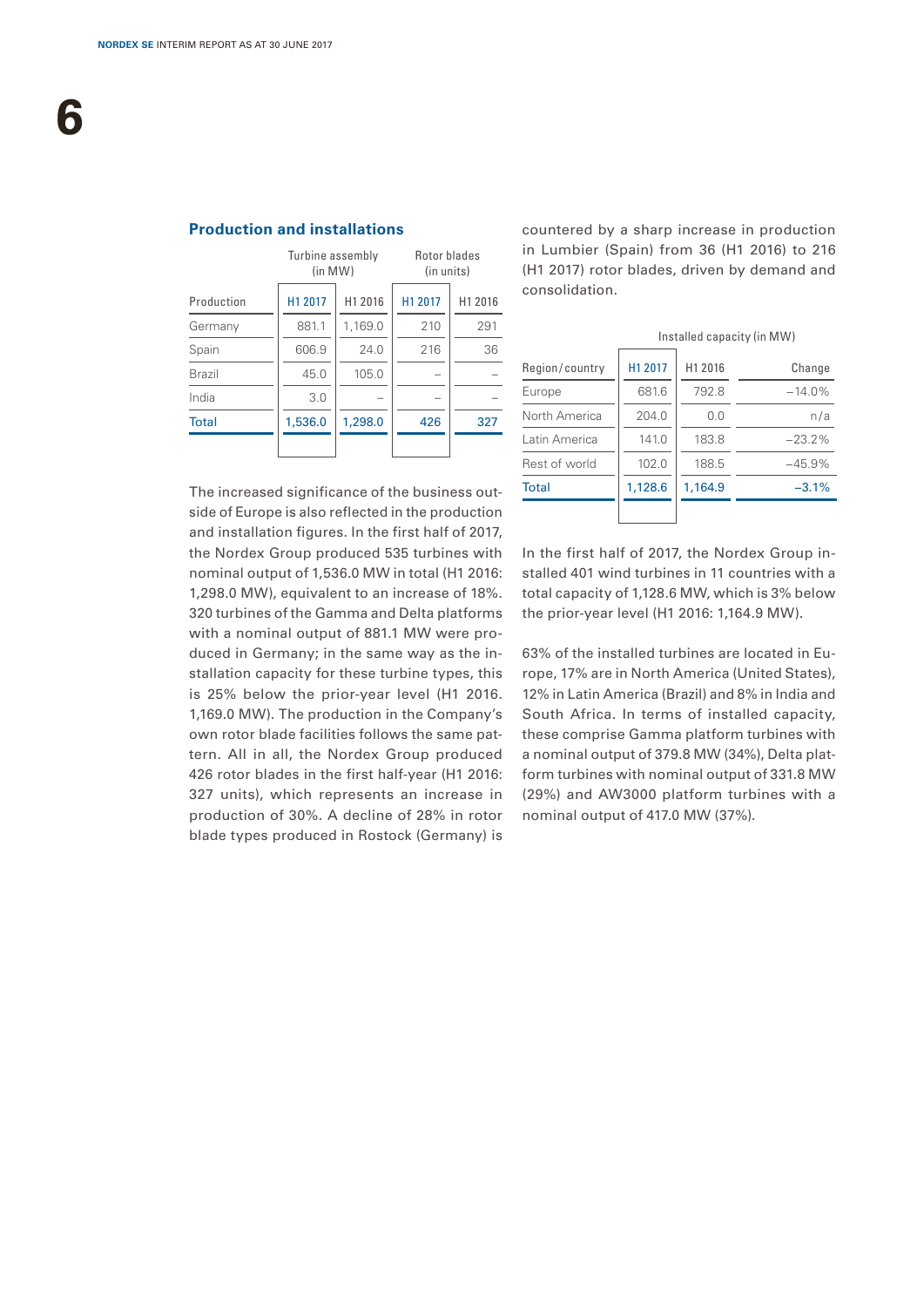### **Net assets, financial condition and results of operations**

|                                                    | <b>REPORTING</b><br><b>PERIOD</b> |                   |               |
|----------------------------------------------------|-----------------------------------|-------------------|---------------|
| Indicator                                          | $1.1 - 30.6.2017$                 | $1.1 - 30.6.2016$ | Change        |
| Sales (in EUR million)                             | 1,501.1                           | 1,483.9           | 1.2%          |
| Gross margin (in %)                                | 27.2                              | 24.8              | $2.4%$ -pp.   |
| EBITDA margin (in %)                               | 7.8                               | 9.2               | $-1.4\%$ -pp. |
| EBIT margin <sup>1</sup> (in %)                    | 4.9                               | 6.9               | $-2.0\%$ -pp. |
| Capital expenditure/CAPEX (in EUR million)         | 70.1                              | 37.1              | 88.9%         |
| Financial result (in EUR million)                  | $-14.5$                           | $-16.1$           | n/a           |
| Consolidated net profit (in EUR million)           | 22.6                              | 51.0              | $-55.7%$      |
| Earnings per share <sup>2</sup> (in EUR)           | 0.23                              | 0.58              | $-60.3%$      |
| Working capital ratio (in %, reporting date 30.6.) | 9.8                               | 4.4               | $5.4%$ -pp.   |
| Free cash flow (in EUR million)                    | $-235.7$                          | $-470.3$          | n/a           |
| Equity ratio (in %, reporting date 30.6.)          | 33.3                              | 31.5              | 1.8%-pp.      |

1 without depreciation and amortisation from purchase price allocation (PPA) for Acciona Windpower

2 based on a weighted average of 96.982 million shares (previous year: 88.532 million shares)

The Nordex Group generated sales of EUR 1.501.1 million in the first half of 2017. Group sales are thus 1.2% higher than in the prior-year period (H1 2016: EUR 1,483.9 million); Acciona Windpower has been consolidated in the Nordex Group since the second quarter of 2016.

Sales in the Projects segment declined by 1% to EUR 1,356.7 million in the first six months of the year (H1 2016: EUR 1,370.0 million), while the Service segment managed to boost sales by 24% to EUR 150.4 million (H1 2016: EUR 121.2 million) and contributed roughly 10% to Group sales (each before intrasegment consolidation).

In the second quarter of 2017, Group sales significantly exceeded the previous quarter at EUR 852.7 million and were also 1% up on the second quarter of 2016 (Q2 2016: EUR 846.9 million).

Gross income (total revenue less cost of materials) increased by 11% to EUR 414.2 million in the first half of 2017 (H1 2016: EUR 373.2 million), which takes the gross margin up to 27.2%, compared to 24.8% in the prior-year period. This is mainly driven by the sound project margins for orders processed in the first half of 2017.

Structural costs (staff costs plus the balance of other operating income and other operating expenses) rose to EUR 296.7 million (H1 2016: EUR 236.6 million), mainly driven by an increase in staff costs due to the consolidation of Acciona Windpower and the 2016 additions to staff. This takes the structural costs/revenue ratio up from 15.9% to 19.8%.

In the first half of 2017, Nordex generated EBITDA of EUR 117.5 million with a return on sales of 7.8% (H1 2016: EUR 136.6 million and 9.2%). Depreciation and amortisation amounted to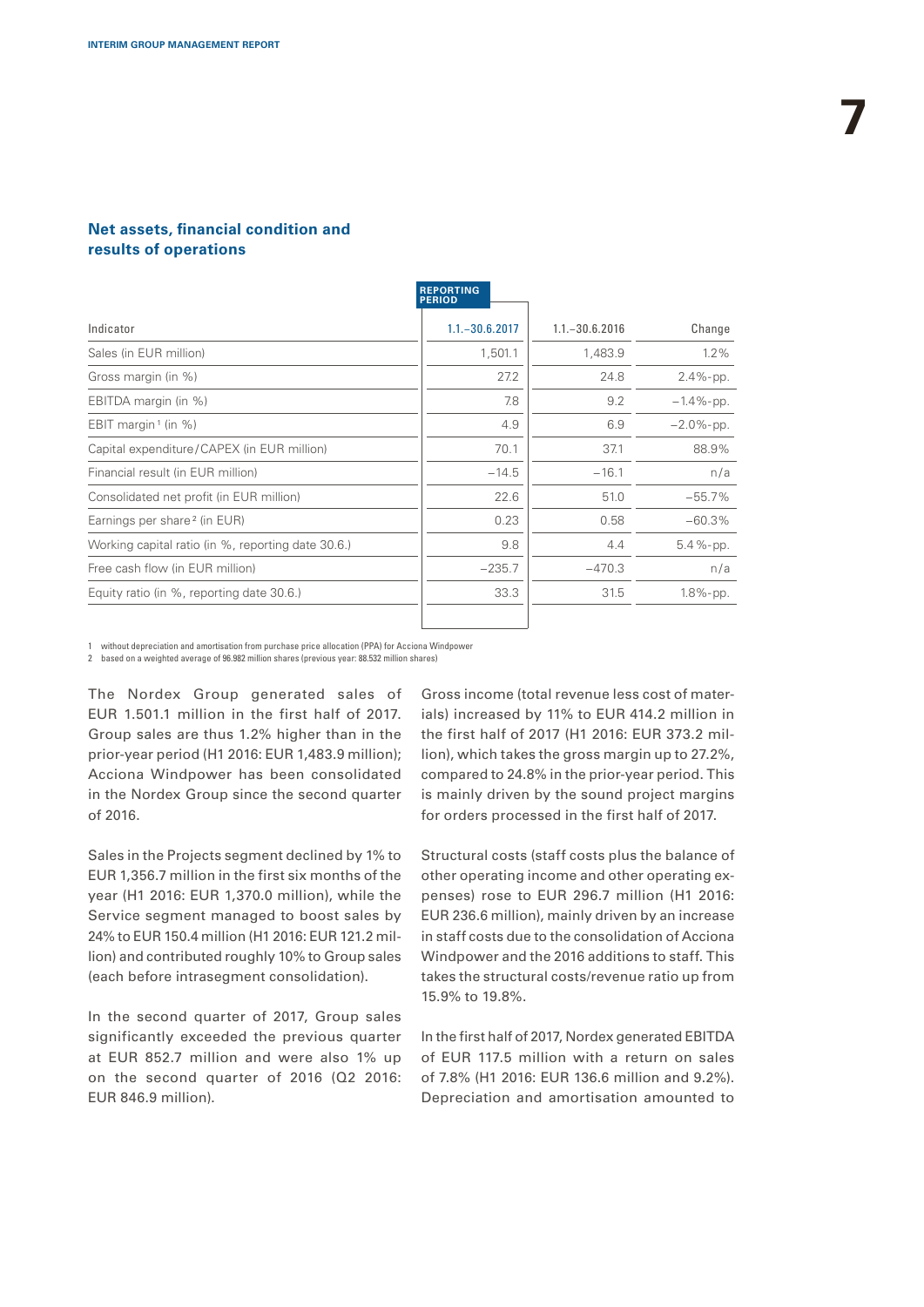EUR 68.1 million in the first six months of 2017 (H1 2016: EUR 44.6 million), with EUR 24.4 million (H1 2016: EUR 10.8 million) pertaining to the purchase price allocation (PPA) effects in connection with the Acciona Windpower acquisition. As a result, earnings before interest and taxes (EBIT) amount to EUR 49.4 million (H1 2016: EUR 92.0 million) with an EBIT margin of 2.3% compared to 5.1%. Adjusted for PPA depreciation and amortisation, the EBIT margin for the first half of 2017 amounts to 4.9%, compared to 6.9% in the prior-year period.

The Projects segment generated EBIT in the amount of EUR 40.1 million in the reporting period (H1 2016: EUR 74.4 million). The result in the Service segment dropped to EUR 9.3 million from EUR 17.6 million in the first six months of 2016.

The financial result of the Group improved slightly to EUR −14.5 million in the period under review (H1 2016: EUR −16.1 million). With a 35% tax rate, the Nordex Group generated consolidated profit of EUR 22.6 million in the first half of 2017 (H1 2016: EUR 51.0 million), down 55.7% on the prior-year period. Consolidated net profit for the second quarter of 2017 is EUR 15.6 million, compared to EUR 25.5 million in the prioryear quarter. Earnings per share (EPS) for the first six months of 2017 amount to EUR 0.23, compared to EUR 0.58 in the prior-year period.

As expected, the working capital ratio continued to increase in the second quarter of 2017 and stood at 9.8% as at 30 June 2017 (31 December 2016: 4.1%). This development mainly arises from the increase in inventories, which will be needed to fulfil delivery commitments in the second half of the year, and also reflects lower prepayments for new orders.

Operating cash flow amounted to EUR -160.0 million in the first half of 2017 (H1 2016: EUR −103.7 million) and cash flow from investing activities amounted to EUR −75.7 million (H1 2016: EUR −366.6 million). As a result, the period under review ended with negative free cash flow of EUR −235.7 million (H1 2016: EUR −470.3 million).

As at 30 June 2017, Nordex had cash and cash equivalents in the amount of EUR 437.7 million (31 December 2016: EUR 649.5 million), with net debt amounting to EUR 232.8 million (31 December 2016: net liquidity of EUR 6.2 million). Total assets fell to EUR 2,872.8 million as at 30 June 2017 (31 December 2016: EUR 2,994.2 million), while equity rose to EUR 957.6 million, compared to EUR 940.0 million at the end of 2016. The equity ratio as at 30 June 2017 thus amounts to 33.3%, compared to 31.4% at the end of 2016.

Nordex invested EUR 70.1 million in property, plant and equipment and intangible assets in the first half of 2017 (H1 2016: EUR 37.1 million). Investments focused on developing a new turbine generation with clearly lower cost of energy, adjusting the plants to the higher volume of AW3000 platforms and establishing rotor blade production in India.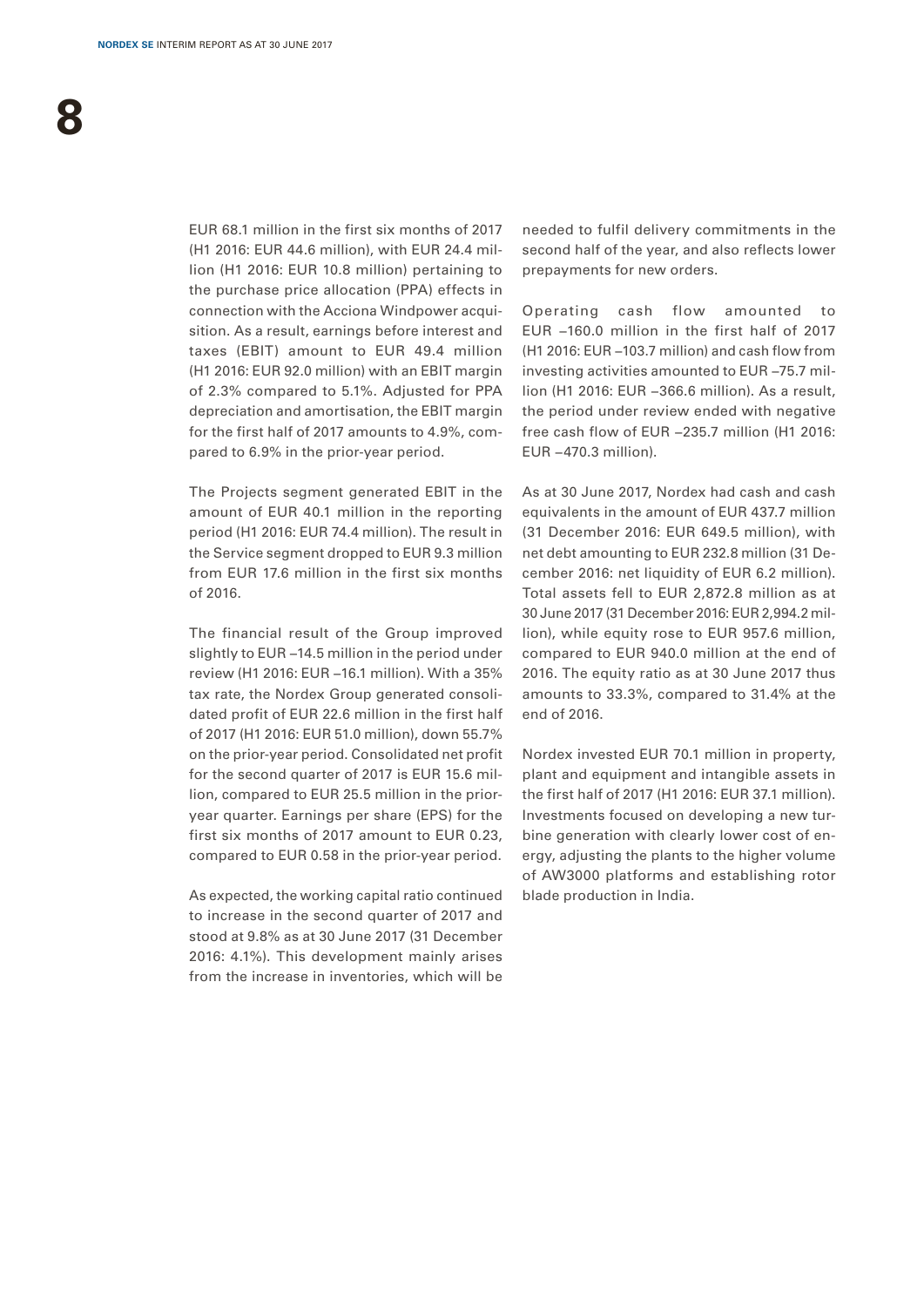### **Employees**

On 30 June 2017, the Group had 5,255 employees. One year before, the headcount had amounted to 4,923 employees. The increase is mainly driven by the workforce expansion in the rotor blade production facility in Lumbier, Spain.

### **Risk and opportunities**

In the first half of 2017, there were no material new risks and opportunities for the Group's expected performance other than those described in the Annual Report 2016.

### **Outlook**

The performance of the Nordex Group in the first six months of 2017 is largely in line with expectations and internal planning at the beginning of the year. Nordex therefore still expects to reach its forecasts for the 2017 financial year. The Company expects sales in 2017 to be between EUR 3.1 billion and EUR 3.3 billion with an EBITDA margin between 7.8% and 8.2%. The 2017 year-end working capital ratio is forecast to be between 5.0% and 7.0%. Capital expenditure (CAPEX) is forecast to be about EUR 150 million.

As was the case in the second quarter, the development of sales and earnings in the further course of the year will also be supported by the international markets, especially North America and Latin America. The working capital ratio is expected to decline again after the expected increase in mid-year and reach the target corridor by the end of December, supported by major prepayments for new orders. In the second half of the year, Nordex expects a continued revival of the order intake, especially in the markets outside of Europe.

### **Events after the end of the period under review**

The Group is not aware of any material events after the end of the period under review.

This interim report (interim Group management report and condensed interim consolidated financial statements) was neither audited nor reviewed by an auditor.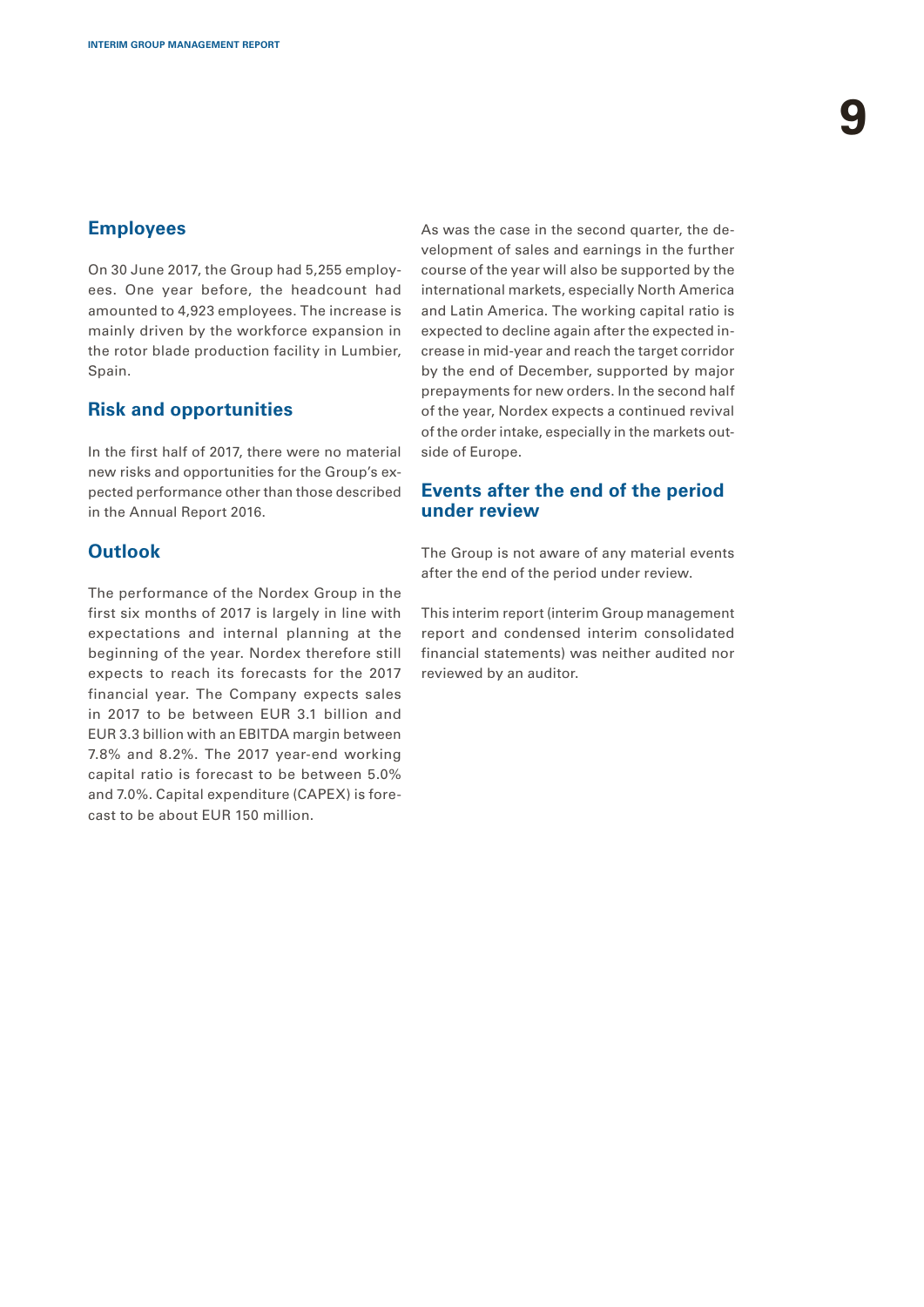## **CONSOLIDATED STATEMENT OF FINANCIAL POSITION**

## AS AT 30 JUNE 2017

### **Assets**

|                                                                      | <b>REPORTING DATE</b> |            |
|----------------------------------------------------------------------|-----------------------|------------|
| <b>EUR thousand</b>                                                  | 30.6.2017             | 31.12.2016 |
| Cash and cash equivalents                                            | 437,744               | 649,464    |
| Trade receivables and future receivables from construction contracts | 695,114               | 699,427    |
| Inventories                                                          | 297,990               | 197,478    |
| Receivables from income tax                                          | 11,052                | 8,405      |
| Other current financial assets                                       | 44,991                | 41,210     |
| Other current non-financial assets                                   | 112,189               | 123,157    |
| <b>Current assets</b>                                                | 1,599,080             | 1,719,141  |
| Property, plant and equipment                                        | 283,863               | 266,369    |
| Goodwill                                                             | 547,758               | 547,758    |
| Capitalised R&D expense                                              | 216,222               | 219,701    |
| Other intangible assets                                              | 98,692                | 114,615    |
| Financial assets                                                     | 4,954                 | 2,425      |
| Investments in associates                                            | 6,175                 | 6,689      |
| Other non-current financial assets                                   | 4,184                 | 3,403      |
| Other non-current non-financial assets                               | 30                    | 38         |
| Deferred tax assets                                                  | 111,870               | 114,075    |
| Non-current assets                                                   | 1,273,748             | 1,275,073  |
|                                                                      |                       |            |
| <b>Assets</b>                                                        | 2,872,828             | 2,994,214  |
|                                                                      |                       |            |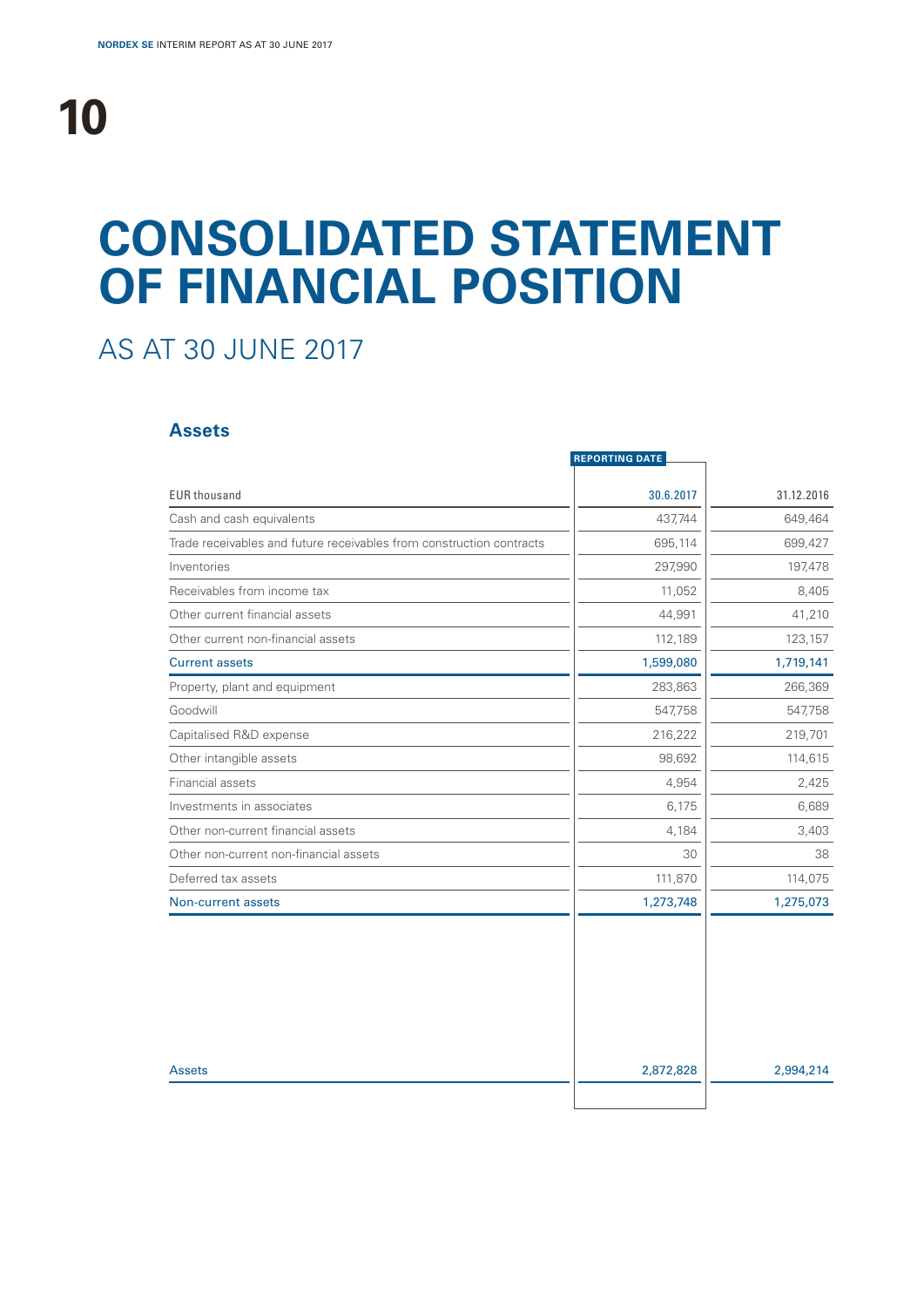### **Equity and liabilities**

| <b>REPORTING DATE</b> |            |
|-----------------------|------------|
| 30.6.2017             | 31.12.2016 |
| 49,753                | 16,652     |
| 498.806               | 377,323    |
| 20,193                | 31,526     |
| 142,967               | 163,245    |
| 61,254                | 139,161    |
| 316,155               | 514,297    |
| 1,089,128             | 1,242,204  |
| 620,656               | 626,673    |
| 1,906                 | 1,866      |
| 59,591                | 43,564     |
| 3,119                 | 3,148      |
| 1,697                 | 2,197      |
| 139,101               | 134,551    |
| 826,070               | 811,999    |
| 96,982                | 96,982     |
| 597,626               | 597,626    |
| 23,694                | 23,694     |
| 7,149                 | 2,187      |
| $-279$                | 9,686      |
| 209,836               | 209,836    |
| 22,622                | $\Omega$   |
| 957,630               | 940,011    |
| 957,630               | 940,011    |
| 2,872,828             | 2,994,214  |
|                       |            |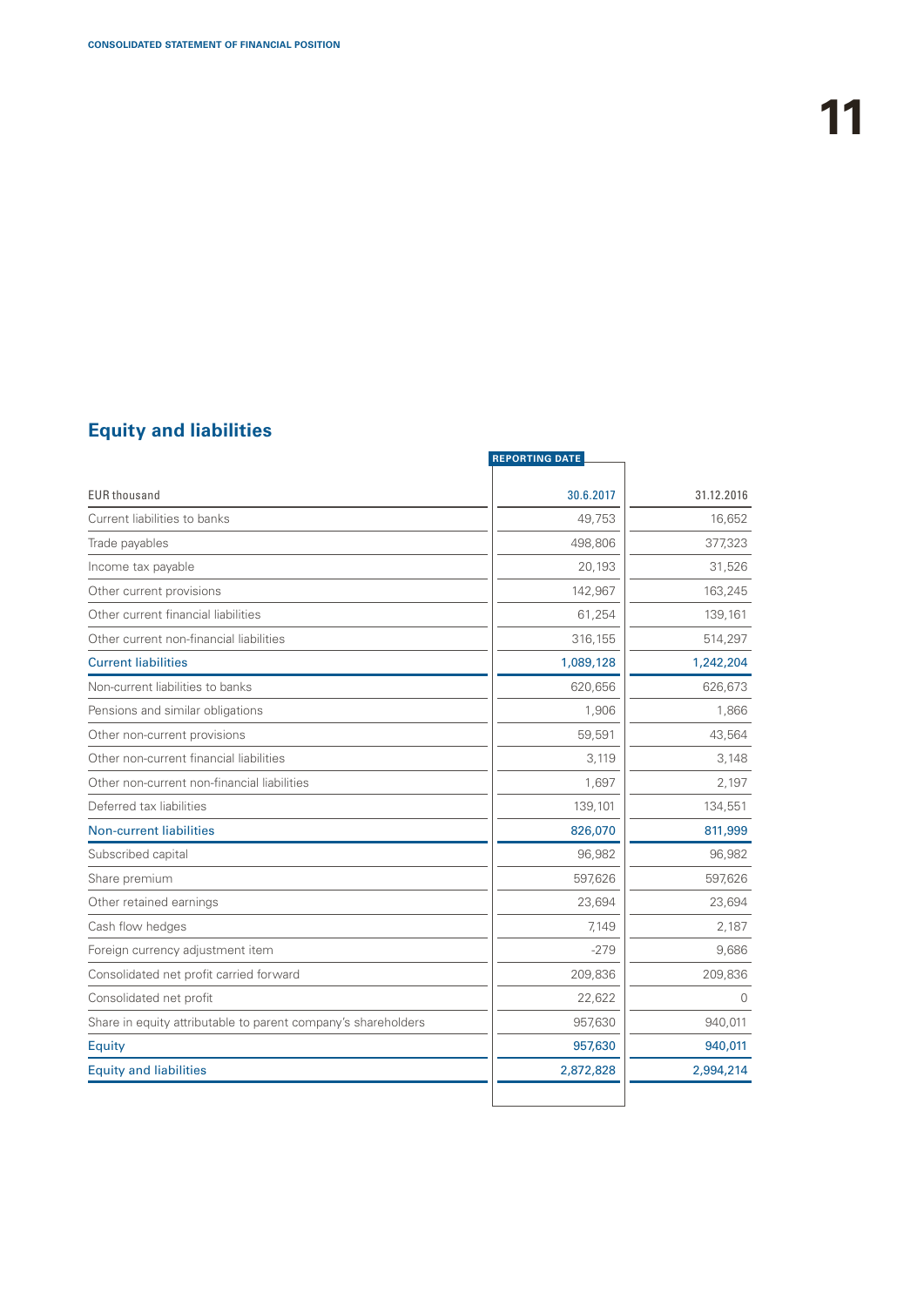# **CONSOLIDATED INCOME STATEMENT**

## FOR THE PERIOD FROM 1 JANUARY TO 30 JUNE 2017

|                                                          | <b>REPORTING</b><br><b>PERIOD</b> |                   |                   |                   |
|----------------------------------------------------------|-----------------------------------|-------------------|-------------------|-------------------|
| <b>EUR thousand</b>                                      | $1.1 - 30.6.2017$                 | $1.1 - 30.6.2016$ | $1.4 - 30.6.2017$ | $1.4 - 30.6.2016$ |
| Sales                                                    | 1,501,133                         | 1,483,942         | 852,730           | 846,901           |
| Changes in inventories and other own<br>work capitalised | 24,572                            | 19,100            | 9,350             | 16,486            |
| <b>Total revenue</b>                                     | 1,525,705                         | 1,503,042         | 862,080           | 863,387           |
| Other operating income                                   | 3,252                             | 10,251            | 2,223             | 7,276             |
| Cost of materials                                        | $-1,111,468$                      | $-1,129,878$      | $-640,058$        | $-650,543$        |
| Staff costs                                              | $-165,880$                        | $-126,638$        | $-84,092$         | $-73,825$         |
| Depreciation/amortisation                                | $-68,121$                         | $-44,608$         | $-34,030$         | $-30,482$         |
| Other operating expenses                                 | $-134,120$                        | $-120,214$        | $-73,882$         | $-68,790$         |
| Earnings before interest and taxes                       | 49,368                            | 91,955            | 32,241            | 47,023            |
| Income from investments                                  | $\Omega$                          | 525               | 0                 | 525               |
| Profit/loss from equity accounting method                | $-514$                            | $-1,626$          | $-285$            | $-929$            |
| Impairment of financial assets                           | $\Omega$                          | 0                 | 8                 | 33                |
| Other interest and similar income                        | 2,500                             | 2,419             | 1,238             | 2,213             |
| Interest and similar expenses                            | $-16,529$                         | $-17,398$         | $-9,241$          | $-12,104$         |
| <b>Financial result</b>                                  | $-14,543$                         | $-16,080$         | $-8,280$          | $-10,262$         |
| Net profit/loss from ordinary activities                 | 34,825                            | 75,875            | 23,961            | 36,761            |
| Income tax                                               | $-12,203$                         | $-24,877$         | $-8,406$          | $-11,221$         |
| <b>Consolidated net profit</b>                           | 22,622                            | 50,998            | 15,555            | 25,540            |
| of which attributable to                                 |                                   |                   |                   |                   |
| parent company's shareholders                            | 22,622                            | 50,998            | 15,555            | 25,540            |
| Earnings per share (in EUR)                              |                                   |                   |                   |                   |
| Basic <sup>1</sup>                                       | 0.23                              | 0.58              | 0.16              | 0.29              |
| Diluted <sup>1</sup>                                     | 0.23                              | 0.58              | 0.16              | 0.29              |
|                                                          |                                   |                   |                   |                   |

1 based on a weighted average of 96,982 million shares (previous year: 88.532 million shares)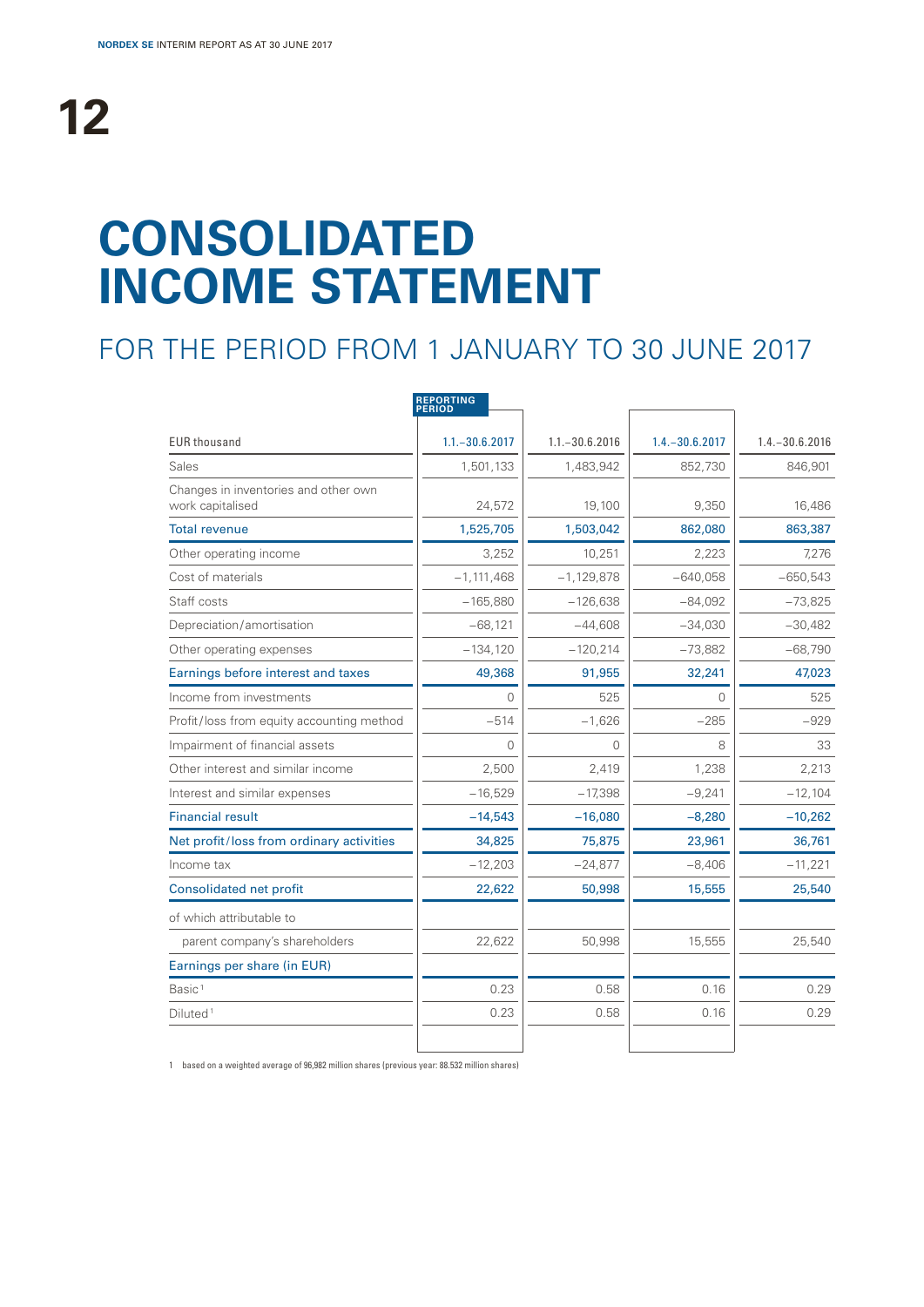# **CONSOLIDATED STATEMENT OF COMPREHENSIVE INCOME**

## FOR THE PERIOD FROM 1 JANUARY TO 30 JUNE 2017

|                                                  | <b>REPORTING PERIOD</b> |                   |
|--------------------------------------------------|-------------------------|-------------------|
| <b>EUR thousand</b>                              | $1.1 - 30.6.2017$       | $1.1 - 30.6.2016$ |
| <b>Consolidated net profit</b>                   | 22,622                  | 50,998            |
| Other comprehensive income                       |                         |                   |
| Items that may be reclassified to profit or loss |                         |                   |
| Foreign currency translation difference          | $-9,965$                | 2,207             |
| Cash flow hedges                                 | 7,310                   | $-352$            |
| Deferred taxes                                   | $-2,348$                | 113               |
| Consolidated comprehensive income                | 17,619                  | 52,966            |
| of which attributable to                         |                         |                   |
| parent company's shareholders                    | 17,619                  | 52,966            |
|                                                  |                         |                   |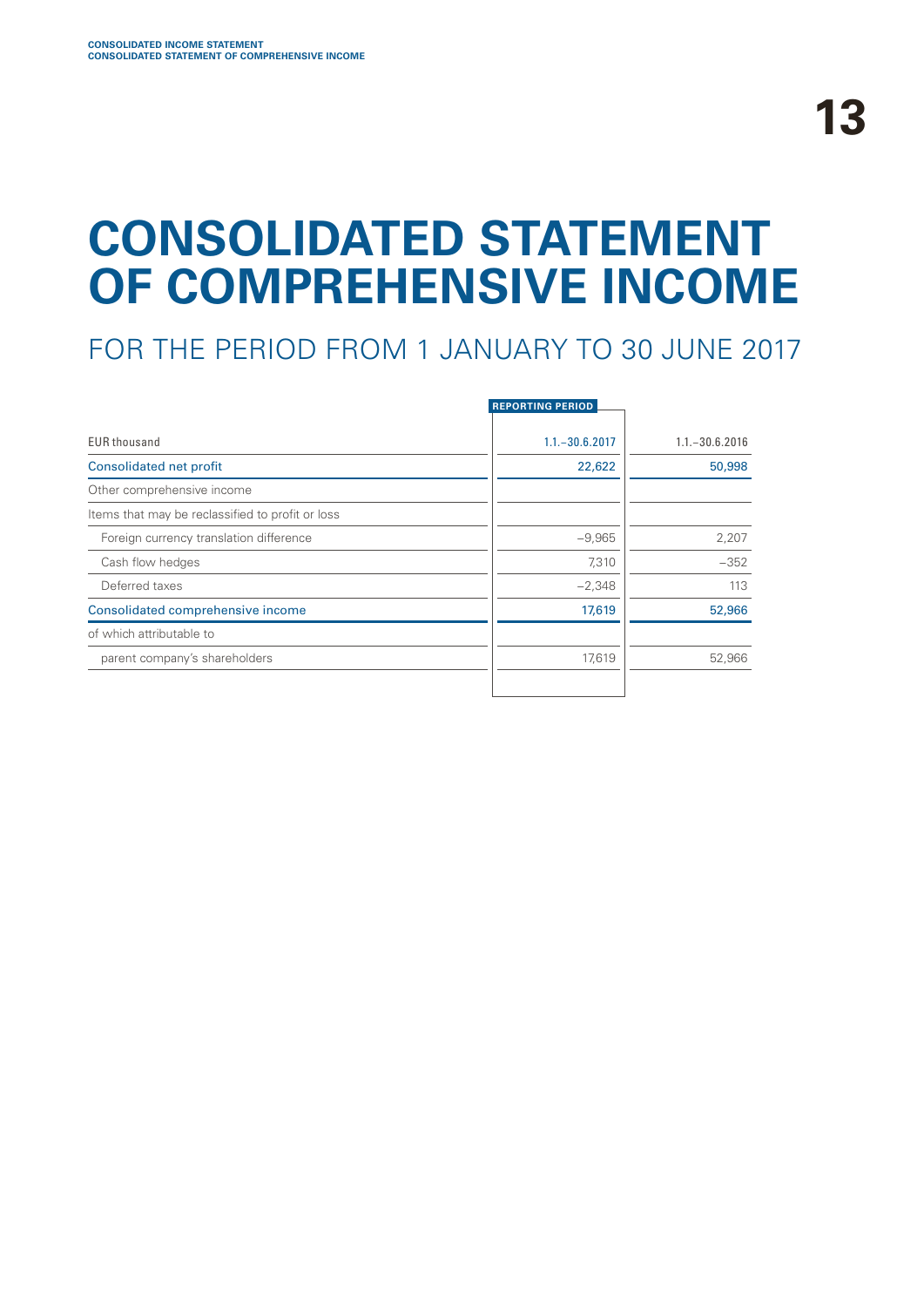# **14**

# **CONSOLIDATED CASH FLOW STATEMENT**

## FOR THE PERIOD FROM 1 JANUARY TO 30 JUNE 2017

|        |                                                                                              | <b>REPORTING PERIOD</b> |                   |
|--------|----------------------------------------------------------------------------------------------|-------------------------|-------------------|
|        | <b>EUR thousand</b>                                                                          | $1.1 - 30.6.2017$       | $1.1 - 30.6.2016$ |
|        | Operating activities                                                                         |                         |                   |
|        | Consolidated net profit                                                                      | 22,622                  | 50,998            |
| $^{+}$ | Depreciation/amortisation of non-current assets                                              | 68,121                  | 44,608            |
| $=$    | Consolidated net profit plus depreciation and amortisation                                   | 90,743                  | 95,606            |
|        | Increase in inventories                                                                      | $-100,512$              | $-47,350$         |
| $+/-$  | Decrease/increase in trade receivables and future receivables<br>from construction contracts | 4,313                   | $-102,203$        |
| $^{+}$ | Increase in trade payables                                                                   | 121,483                 | 169,144           |
|        | Decrease in prepayments received                                                             | $-213,938$              | $-165,059$        |
| $=$    | Payments made from changes in working capital                                                | $-188,654$              | $-145,468$        |
| $+/-$  | Decrease/increase in other assets not allocated to investing<br>or financing activities      | 15,107                  | $-24,368$         |
|        | +/- Increase/decrease in pensions and similar obligations                                    | 40                      | $-20$             |
|        | Decrease in other provisions                                                                 | $-4,251$                | $-31,050$         |
|        | Decrease in other liabilities not allocated to investing<br>or financing activities          | $-87,391$               | $-13,480$         |
| $^{+}$ | Loss from the disposal of non-current assets                                                 | 139                     | 228               |
|        | Other interest and similar income                                                            | $-2,500$                | $-2,419$          |
| $^{+}$ | Interest received                                                                            | 682                     | 281               |
| $^{+}$ | Interest and similar expenses                                                                | 16,529                  | 17.398            |
|        | Interest paid                                                                                | $-17,076$               | $-23,172$         |
| $^{+}$ | Income tax                                                                                   | 12,203                  | 24,877            |
|        | Taxes paid                                                                                   | $-2,453$                | $-2,806$          |
| $^{+}$ | Other non-cash expenses                                                                      | 6,838                   | 669               |
| Ξ      | Payments made for other operating activities                                                 | $-62,133$               | $-53,862$         |
|        | Cash flow from operating activities                                                          | $-160,044$              | $-103,724$        |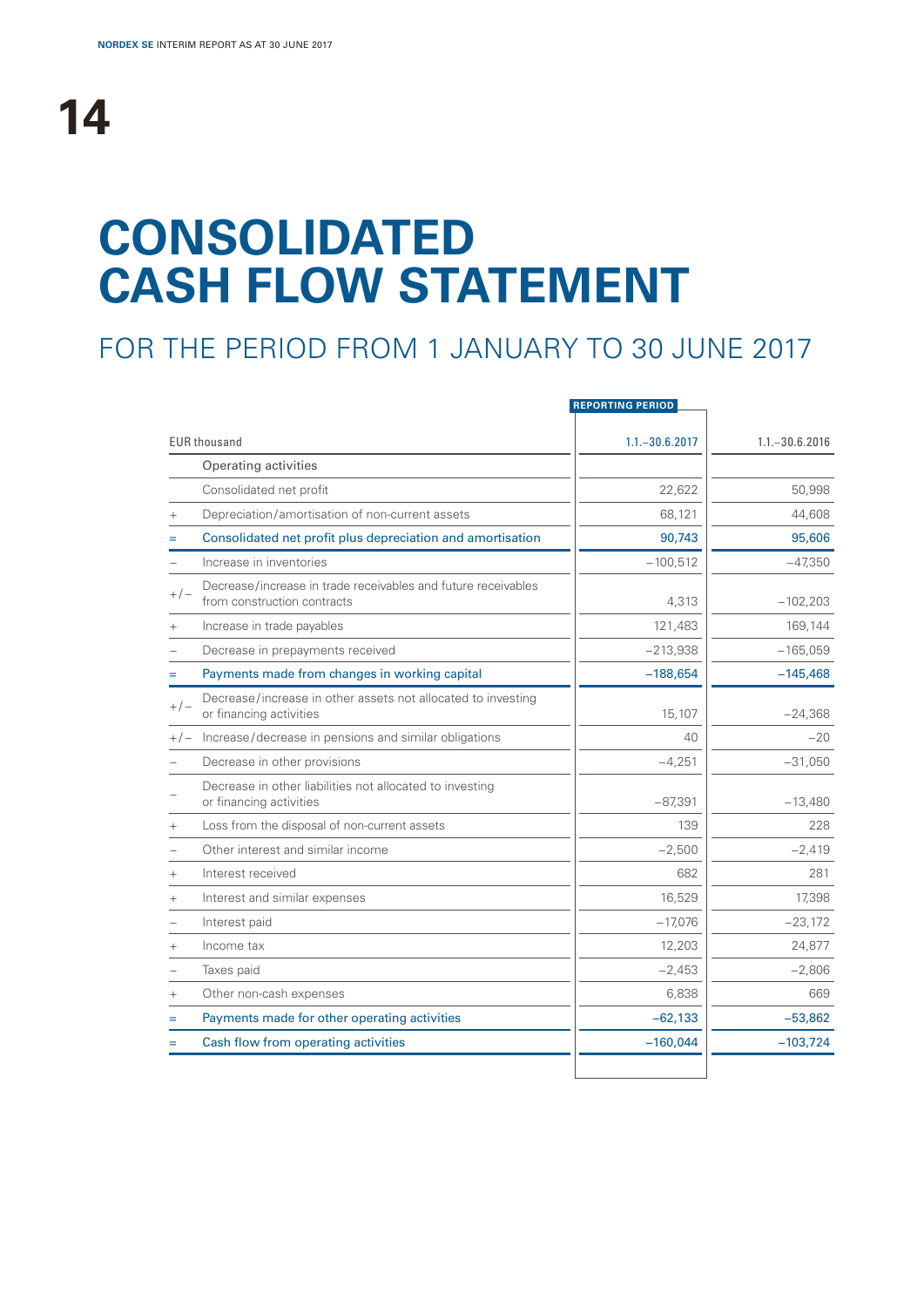|        |                                                                                                                                          | <b>REPORTING PERIOD</b> |                   |
|--------|------------------------------------------------------------------------------------------------------------------------------------------|-------------------------|-------------------|
|        | <b>EUR thousand</b>                                                                                                                      | $1.1 - 30.6.2017$       | $1.1 - 30.6.2016$ |
|        | Investing activities                                                                                                                     |                         |                   |
|        | Payments received from the disposal of property, plant and<br>equipment/intangible assets                                                | $\overline{2}$          | 280               |
|        | Payments made for investments in property, plant and<br>equipment/intangible assets                                                      | $-73,884$               | $-369,295$        |
| $^{+}$ | Payments received from the disposal of financial assets                                                                                  | 858                     | 2,984             |
|        | Payments made for investments in financial assets                                                                                        | $-2,661$                | $-559$            |
| Ξ      | Cash flow from investing activities                                                                                                      | $-75,685$               | $-366,590$        |
|        | Financing activities                                                                                                                     |                         |                   |
|        | Costs from capital increases                                                                                                             | $\Omega$                | $-726$            |
|        | Bank loans received                                                                                                                      | 37,096                  | 600,000           |
|        | Bank loans repaid                                                                                                                        | $-6,250$                | $-3,125$          |
|        | Payments from repaying bonds                                                                                                             | $\Omega$                | $-150,000$        |
|        | Redemption of working capital loan                                                                                                       | $\Omega$                | $-70,500$         |
| Ξ      | Cash flow from financing activities                                                                                                      | 30,846                  | 375,649           |
|        | Change in cash and cash equivalents                                                                                                      | $-204,883$              | $-94,665$         |
| $^{+}$ | Cash and cash equivalents at the beginning of the period                                                                                 | 649,464                 | 528,973           |
| $^{+}$ | Cash and cash equivalents from expansion of companies<br>consolidated                                                                    | $\Omega$                | 26,661            |
|        | Exchange rate-induced change in cash and cash equivalents                                                                                | $-6,837$                | -669              |
| Ξ      | Cash and cash equivalents at the end of the period<br>(Cash and cash equivalents as per consolidated statement<br>of financial position) | 437.744                 | 460,300           |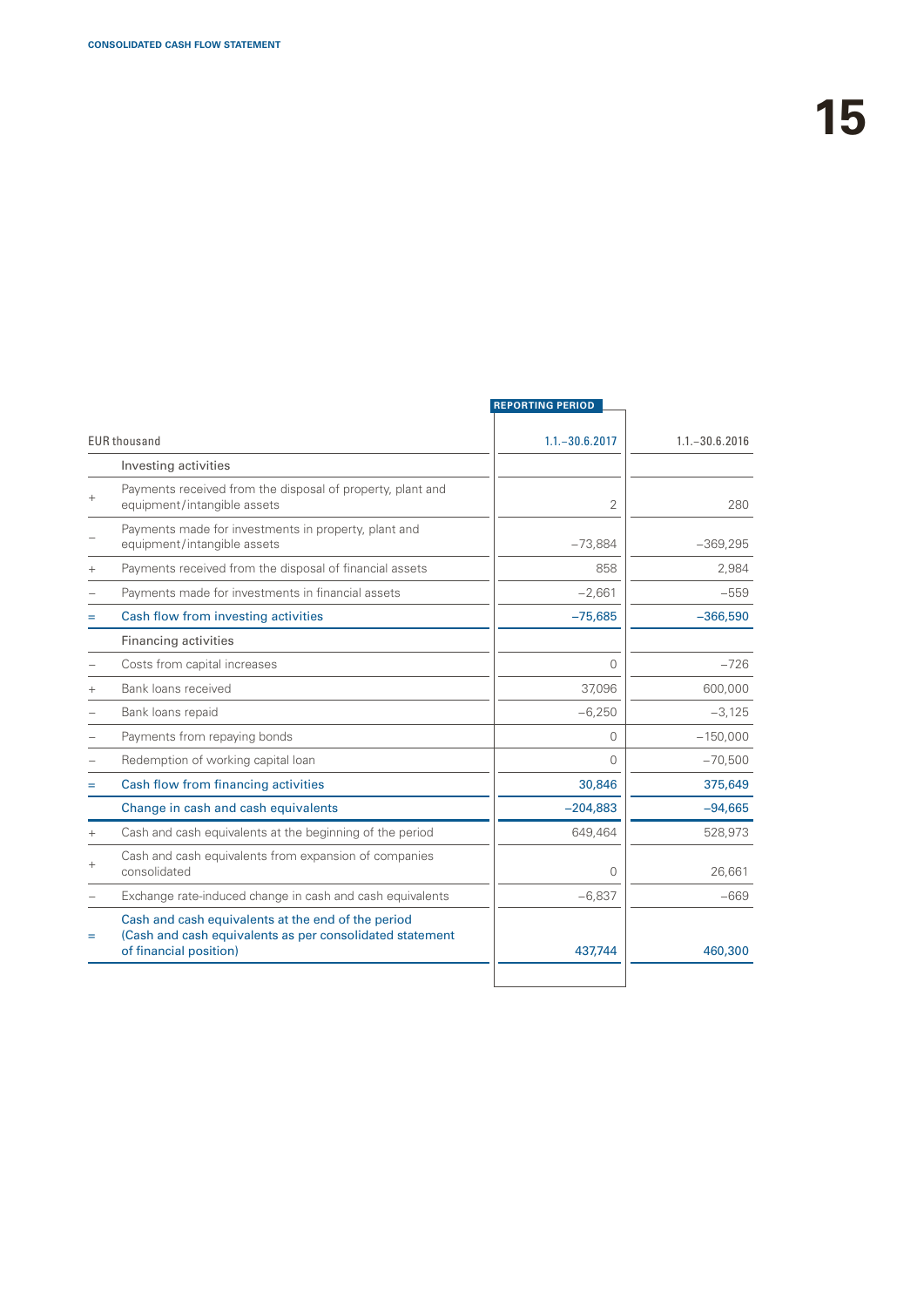# **CONSOLIDATED STATEMENT OF CHANGES IN EQUITY**

## FOR THE PERIOD FROM 1 JANUARY TO 30 JUNE 2017

| <b>EUR thousand</b>                              | Subscribed capital | Share premium | Other<br>retained earnings |  |
|--------------------------------------------------|--------------------|---------------|----------------------------|--|
| 1.1.2017                                         | 96,982             | 597,626       | 23,694                     |  |
| Consolidated comprehensive income                |                    |               |                            |  |
| Consolidated net profit                          |                    |               |                            |  |
| Other comprehensive income                       |                    |               |                            |  |
| Items that may be reclassified to profit or loss |                    |               |                            |  |
| Foreign currency translation difference          |                    |               |                            |  |
| Cash flow hedges                                 |                    |               |                            |  |
| Deferred taxes                                   |                    |               |                            |  |
| 30.6.2017                                        | 96,982             | 597,626       | 23,694                     |  |

| Subscribed capital | Share premium | Other<br>retained earnings |  |
|--------------------|---------------|----------------------------|--|
| 80,882             | 229,114       | $-10,961$                  |  |
|                    |               |                            |  |
| 16,100             | 369,012       | $\Omega$                   |  |
|                    | $-726$        |                            |  |
|                    | 233           |                            |  |
|                    | $\bigcap$     |                            |  |
|                    | $\cap$        |                            |  |
|                    |               |                            |  |
|                    |               |                            |  |
|                    | $\Omega$      | $\Omega$                   |  |
|                    |               |                            |  |
|                    | $\Omega$      |                            |  |
| 96,982             | 597,633       | $-10,961$                  |  |
|                    |               |                            |  |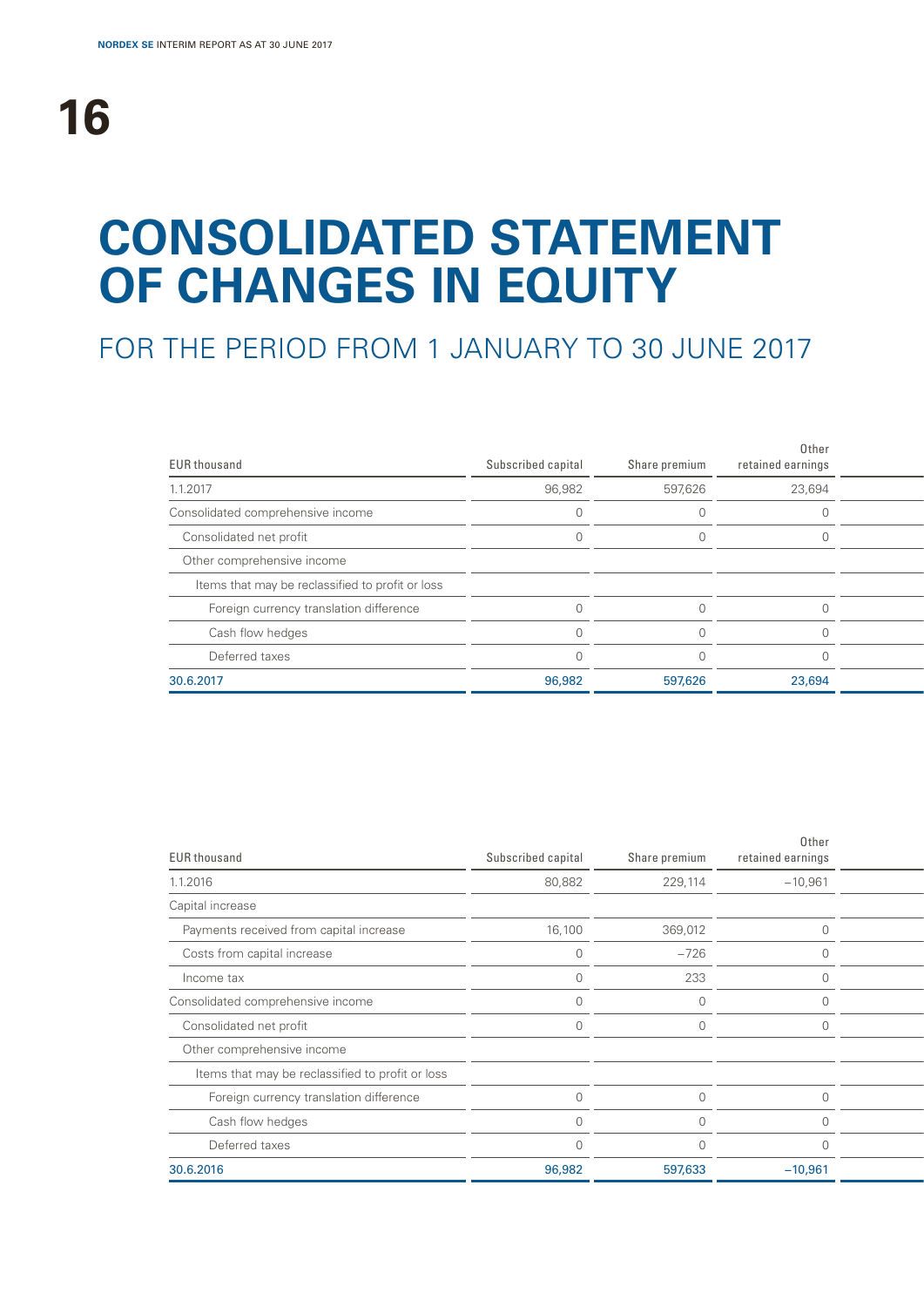| <b>REPORTING DATE</b> |                                                                               |                            |                                               |                                     |                     |
|-----------------------|-------------------------------------------------------------------------------|----------------------------|-----------------------------------------------|-------------------------------------|---------------------|
| Total                 | Share in<br>equity attributable<br>to the parent<br>company's<br>shareholders | Consolidated<br>net profit | Consolidated<br>net profit<br>carried forward | Foreign currency<br>adjustment item | Cash flow<br>hedges |
| 940,011               | 940,011                                                                       | $\Omega$                   | 209,836                                       | 9,686                               | 2,187               |
| 17,619                | 17,619                                                                        | 22,622                     | $\mathbf{0}$                                  | $-9,965$                            | 4,962               |
| 22,622                | 22,622                                                                        | 22,622                     | 0                                             | $\circ$                             | $\Omega$            |
|                       |                                                                               |                            |                                               |                                     |                     |
|                       |                                                                               |                            |                                               |                                     |                     |
| $-9,965$              | $-9,965$                                                                      | $\Omega$                   | $\cap$                                        | $-9,965$                            | $\circ$             |
| 7,310                 | 7,310                                                                         | $\bigcap$                  | $\cap$                                        | $\overline{0}$                      | 7,310               |
| $-2,348$              | $-2,348$                                                                      | $\Omega$                   |                                               | $\circ$                             | $-2,348$            |
| 957,630               | 957,630                                                                       | 22,622                     | 209,836                                       | $-279$                              | 7,149               |
|                       |                                                                               |                            |                                               |                                     |                     |

### **REPORTING DATE**

 $\overline{\phantom{0}}$ 

L

| <b>Total</b> | Share in<br>equity attributable<br>to the parent<br>company's<br>shareholders | Consolidated<br>net profit | Consolidated<br>net profit<br>carried forward | Foreign currency<br>adjustment item | Cash flow<br>hedges |
|--------------|-------------------------------------------------------------------------------|----------------------------|-----------------------------------------------|-------------------------------------|---------------------|
| 455,597      | 455,597                                                                       | $\circ$                    | 149,181                                       | 5,651                               | 1,730               |
|              |                                                                               |                            |                                               |                                     |                     |
| 385,112      | 385,112                                                                       | $\overline{0}$             | $\overline{0}$                                | $\overline{0}$                      | $\circ$             |
| $-726$       | $-726$                                                                        | $\circ$                    | $\overline{0}$                                | $\overline{0}$                      | $\circ$             |
| 233          | 233                                                                           | $\overline{0}$             | $\circ$                                       | $\Omega$                            | $\Omega$            |
| 52,966       | 52,966                                                                        | 50,998                     | $\overline{O}$                                | 2,207                               | $-239$              |
| 50,998       | 50,998                                                                        | 50,998                     | $\circ$                                       | $\overline{0}$                      | $\overline{0}$      |
|              |                                                                               |                            |                                               |                                     |                     |
| 2,207        | 2,207                                                                         | $\circ$                    | 0                                             | 2,207                               | $\circ$             |
| $-352$       | $-352$                                                                        | $\circ$                    | $\circ$                                       | $\circ$                             | $-352$              |
| 113          | 113                                                                           | $\circ$                    | $\overline{0}$                                | $\Omega$                            | 113                 |
| 893,182      | 893,182                                                                       | 50,998                     | 149,181                                       | 7,858                               | 1,491               |
|              |                                                                               |                            |                                               |                                     |                     |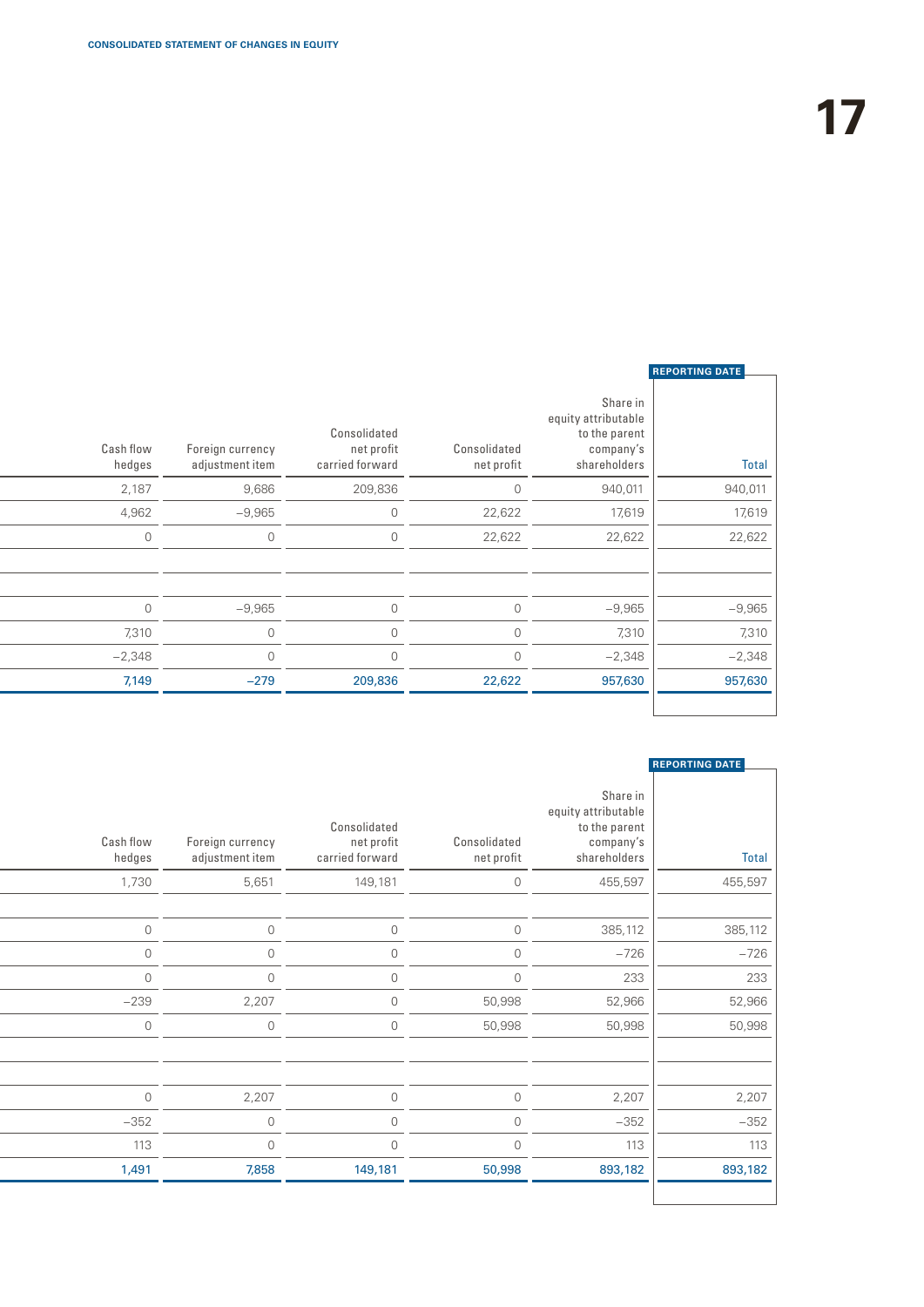## **NOTES TO THE INTERIM CONSOLIDATED FINANCIAL STATEMENTS**

## AS AT 30 JUNE 2017

### **I. General information**

The interim consolidated financial statements of Nordex SE and its subsidiaries for the first six months as at 30 June 2017, which have not been audited or reviewed by a statutory auditor, were prepared in accordance with the International Financial Reporting Standards (IFRS) issued by the International Accounting Standards Board (IASB) as endorsed by the European Union. All International Financial Reporting Standards and Interpretations mandatory as at 30 June 2017, particularly IAS 34 Interim Financial Reporting, were applied.

These interim financial statements should be read in conjunction with the consolidated annual financial statements for the 2016 financial year. In the absence of any express reference to any changes, the accounting and measurement principles applied to the consolidated financial statements as at 31 December 2016 are also used in the interim financial statements as at 30 June 2017. Further information on the accounting and measurement principles applied can be found in the Notes to the consolidated financial statements for 2016. The consolidated financial statements for 2016 are available online at www.nordex-online.com in the Investor Relations section.

### **Statement of changes in property, plant and equipment and intangible assets as at 30 June 2017**

|                                                     |                               |                |                                  | Historical costs |                        |                         |                                |
|-----------------------------------------------------|-------------------------------|----------------|----------------------------------|------------------|------------------------|-------------------------|--------------------------------|
| <b>EUR thousand</b>                                 | Initial<br>amount<br>1.1.2017 | Additions      | First-time<br>consoli-<br>dation | Disposals        | Reclassi-<br>fications | Currency<br>translation | Closing<br>amount<br>30.6.2017 |
| Property, plant and equipment                       |                               |                |                                  |                  |                        |                         |                                |
| Land and buildings                                  | 159,320                       | 4,165          | $\circ$                          | $\mathbf 0$      | $-30$                  | $-2,192$                | 161,263                        |
| Technical equipment and machinery                   | 280,996                       | 20,415         | 2,277                            | 431              | 1,165                  | $-5,706$                | 298,716                        |
| Other fixtures and fittings, tools<br>and equipment | 91,674                        | 8,024          | $\overline{0}$                   | 191              | 55                     | $-1,436$                | 98,126                         |
| Prepayments made and assets<br>under construction   | 22,667                        | 14,523         | $\overline{0}$                   | $\overline{0}$   | $-1,171$               | $-55$                   | 35,964                         |
| Total                                               | 554,657                       | 47,127         | 2,277                            | 622              | 19                     | $-9,389$                | 594,069                        |
| Intangible assets                                   |                               |                |                                  |                  |                        |                         |                                |
| Goodwill                                            | 552,259                       | $\overline{0}$ | $\circ$                          | $\mathbf 0$      | $\overline{0}$         | $\circ$                 | 552,259                        |
| Capitalised R&D expense                             | 362,612                       | 19,642         | 1,480                            | $\overline{0}$   | $\overline{0}$         | 3                       | 383,737                        |
| Other intangible assets                             | 178,910                       | 3,358          | $\circ$                          | 197              | $-19$                  | $-5,274$                | 176,778                        |
| <b>Total</b>                                        | 1,093,781                     | 23,000         | 1,480                            | 197              | $-19$                  | $-5,271$                | 1,112,774                      |
|                                                     |                               |                |                                  |                  |                        |                         |                                |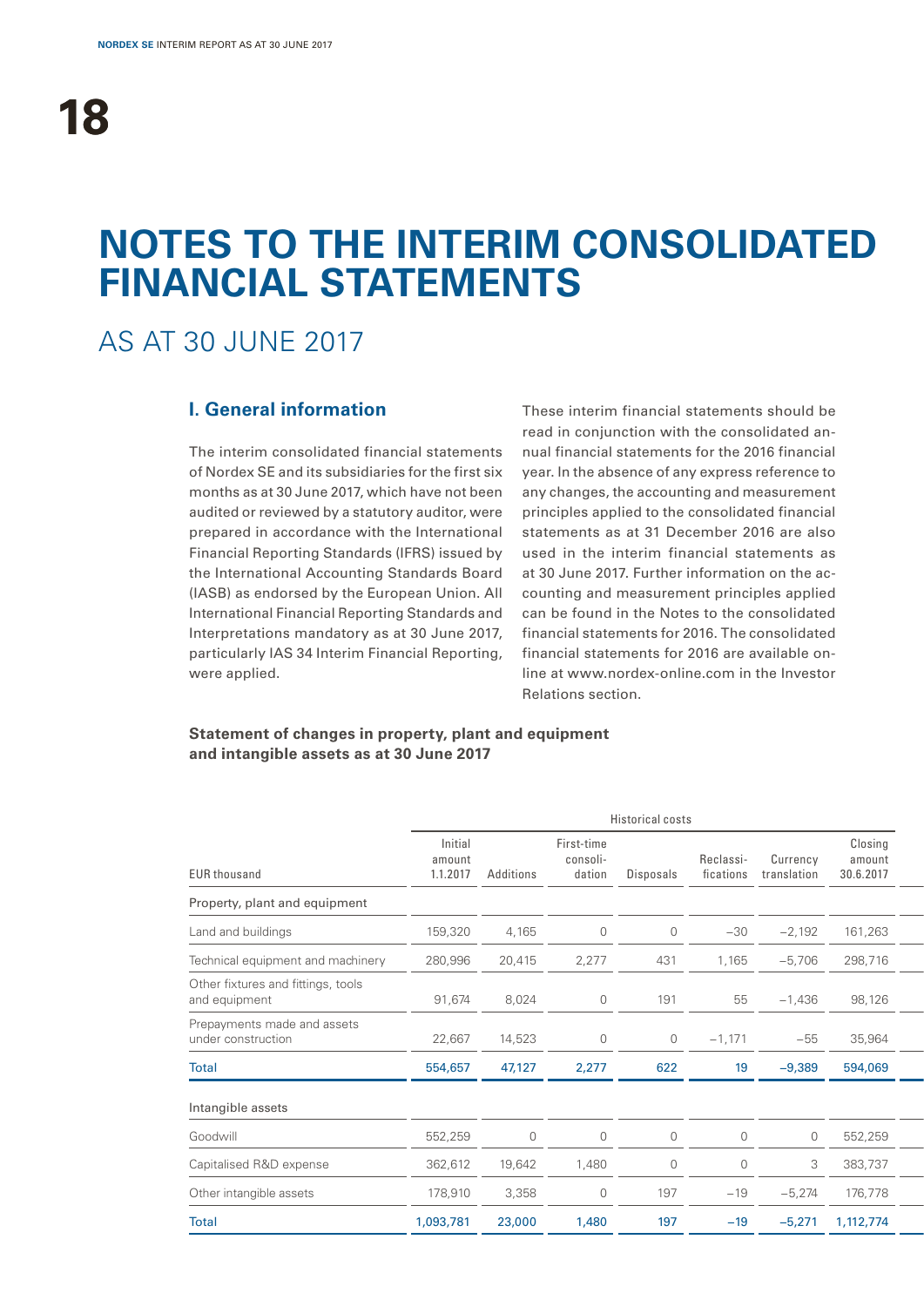The business results for the first six months of 2017 are not necessarily an indication of expected results for the year as a whole. Any irregular expenses occurring in the year are only included or deferred in the interim financial report to the extent that such inclusion or deferral would also be reasonable at the end of the year.

### **II. Notes to the statement of financial position**

### **Current assets**

Trade receivables and future receivables from construction contracts were valued at EUR 695,114 thousand as at 30 June 2017 (31 December 2016: EUR 699,427 thousand). Prepayments for future (gross) receivables from construction contracts were deducted on the asset side; the remaining prepayments received of EUR 158,957 thousand (31 December 2016: EUR 372,895 thousand) are reported within other current non-financial liabilities.

#### **Non-current assets**

Movements in non-current assets are set out in the statement of changes in property, plant and equipment and intangible assets.

As at 30 June 2017, capital expenditure amounted to EUR 70,127 thousand (31 December 2016: EUR 102,431 thousand), while depreciation and amortisation came to EUR 68,121 thousand (31 December 2016: EUR 116,966 thousand). In addition to own work capitalised, capital expenditure includes measures to prepare the production of new wind turbines and the expansion of production capacity at Acciona Windpower.

Additions from first-time consolidations result from the acquisition of Nordex Blade Technology Centre ApS.

Deferred income tax assets primarily comprise unused tax losses, which the Company expects to be able to deduct from corporate and trade tax liabilities.

| Carrying<br>amount | Carrying<br>amount |                                |                         |                        | Depreciation/amortisation |                |                               |
|--------------------|--------------------|--------------------------------|-------------------------|------------------------|---------------------------|----------------|-------------------------------|
| 31.12.2016         | 30.6.2017          | Closing<br>amount<br>30.6.2017 | Currency<br>translation | Reclassi-<br>fications | Disposals                 | Additions      | Initial<br>amount<br>1.1.2017 |
|                    |                    |                                |                         |                        |                           |                |                               |
| 93,582             | 93,630             | 67,633                         | $-1,387$                | $\circledcirc$         | $\circ$                   | 3,282          | 65,738                        |
| 113,743            | 116,402            | 182,314                        | $-2,894$                | $\circledcirc$         | 449                       | 18,404         | 167,253                       |
| 38,005             | 39,474             | 58,652                         | $-585$                  | 5                      | 207                       | 5,770          | 53,669                        |
| 21,039             | 34,357             | 1,607                          | $-21$                   | $\circledcirc$         | $\circledcirc$            | $\circledcirc$ | 1,628                         |
| 266,369            | 283,863            | 310,206                        | $-4,887$                | 5 <sup>5</sup>         | 656                       | 27,456         | 288,288                       |
|                    |                    |                                |                         |                        |                           |                |                               |
| 547,758            | 547,758            | 4,501                          | $\overline{0}$          | $\circ$                | $\circ$                   | $\circledcirc$ | 4,501                         |
| 219,701            | 216,222            | 167,515                        | $\overline{0}$          | $\circledcirc$         | $\circ$                   | 24,604         | 142,911                       |
| 114,615            | 98,692             | 78,086                         | $-2,243$                | $-5$                   | 22                        | 16,061         | 64,295                        |
| 882,074            | 862,672            | 250,102                        | $-2,243$                | $-5$                   | 22                        | 40,665         | 211,707                       |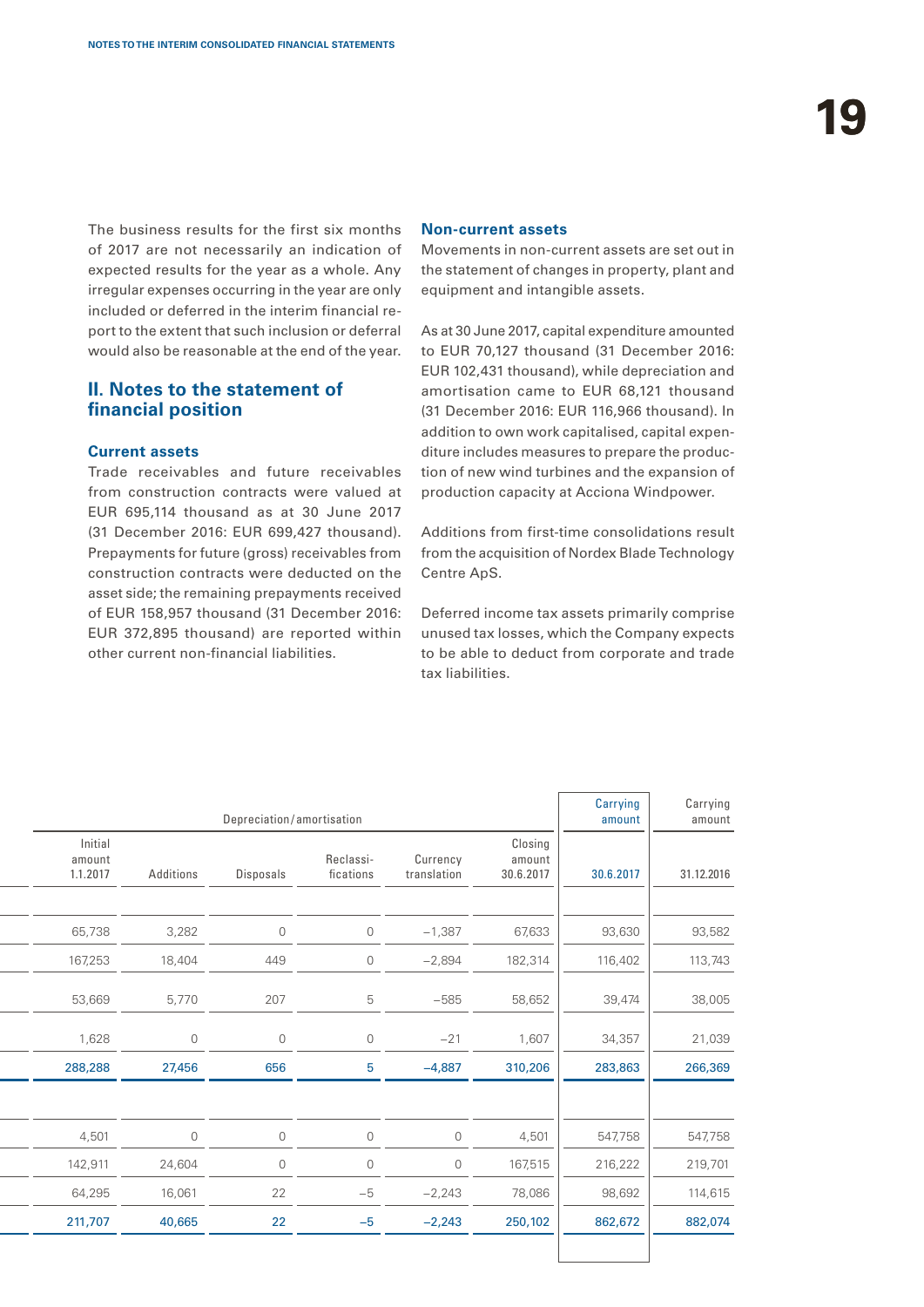### **Current liabilities**

Current liabilities comprise trade payables of EUR 498,806 thousand (31 December 2016: EUR 377,323 thousand) and particularly also prepayments received of EUR 158.957 thousand (31 December 2016: EUR 372,895 thousand) as well as current provisions of EUR 142,967 thousand (31 December 2016: EUR 163.245 thousand). The current liabilities to banks of EUR 49,753 thousand (31 December 2016: EUR 16,652 thousand) refer to the short-term utilisation of the Schuldschein loan (promissory note loan) including accrued interest and the loan granted by the European Investment Bank as well as current account overdrafts.

### **Non-current liabilities**

Non-current liabilities comprise deferred income tax liabilities, the non-current portion of provisions and particularly also non-current liabilities to banks.

On 6 April 2016, Nordex SE successfully placed a Schuldschein loan with a volume of EUR 550,000 thousand with national and international investors. The Schuldschein (promissory note) has terms of three, five, seven and ten years, each subject to fixed or variable interest. Depending on the tranche, the interest rate at the time of issue was between 1.5% and 3.0%. The noncurrent portion plus accrued interest amounts to EUR 548,781 thousand as at 30 June 2017 (31 December 2016: EUR 548,548 thousand).

In addition, the Group has been granted a longterm research and development facility of up to EUR 100,000 thousand by the European Investment Bank. The loan has a term of eight years from the date on which it is drawn and is repaid in instalments. The borrower is Nordex Energy GmbH, with the main Nordex Group companies

holding joint and several liability. As at 30 June 2017, the non-current utilised part of the loan including accrued interest under this loan agreement amounts to EUR 71,875 thousand (31 December 2016: EUR 78,125 thousand).

Furthermore, the Nordex Group has a syndicated multi-currency guarantee facility with a volume of EUR 950,000 thousand that was renewed on 15 December 2015 for another five years until 15 December 2020. In connection with the takeover of Acciona Windpower's quarantee portfolio, Nordex exercised an option to increase the facility by another EUR 260,000 thousand to EUR 1,210,000 thousand. As at 30 June 2017, EUR 487,352 thousand of the guarantee facility had been utilised (31 December 2016: EUR 734,227 thousand).

None of the financing instruments is collateralised and they are all subject to the same representations and undertakings.

The loan by the European Investment Bank and the syndicated multi-currency guarantee facility are further subject to uniform and agreed financial covenants such as equity ratio, leverage and interest coverage, compliance with which is confirmed in quarterly reports to the banks.

The banks may only terminate the existing facilities for good cause, which includes breach of the financial covenants.

### **Equity**

A breakdown of the changes in equity is provided in the consolidated statement of changes in equity.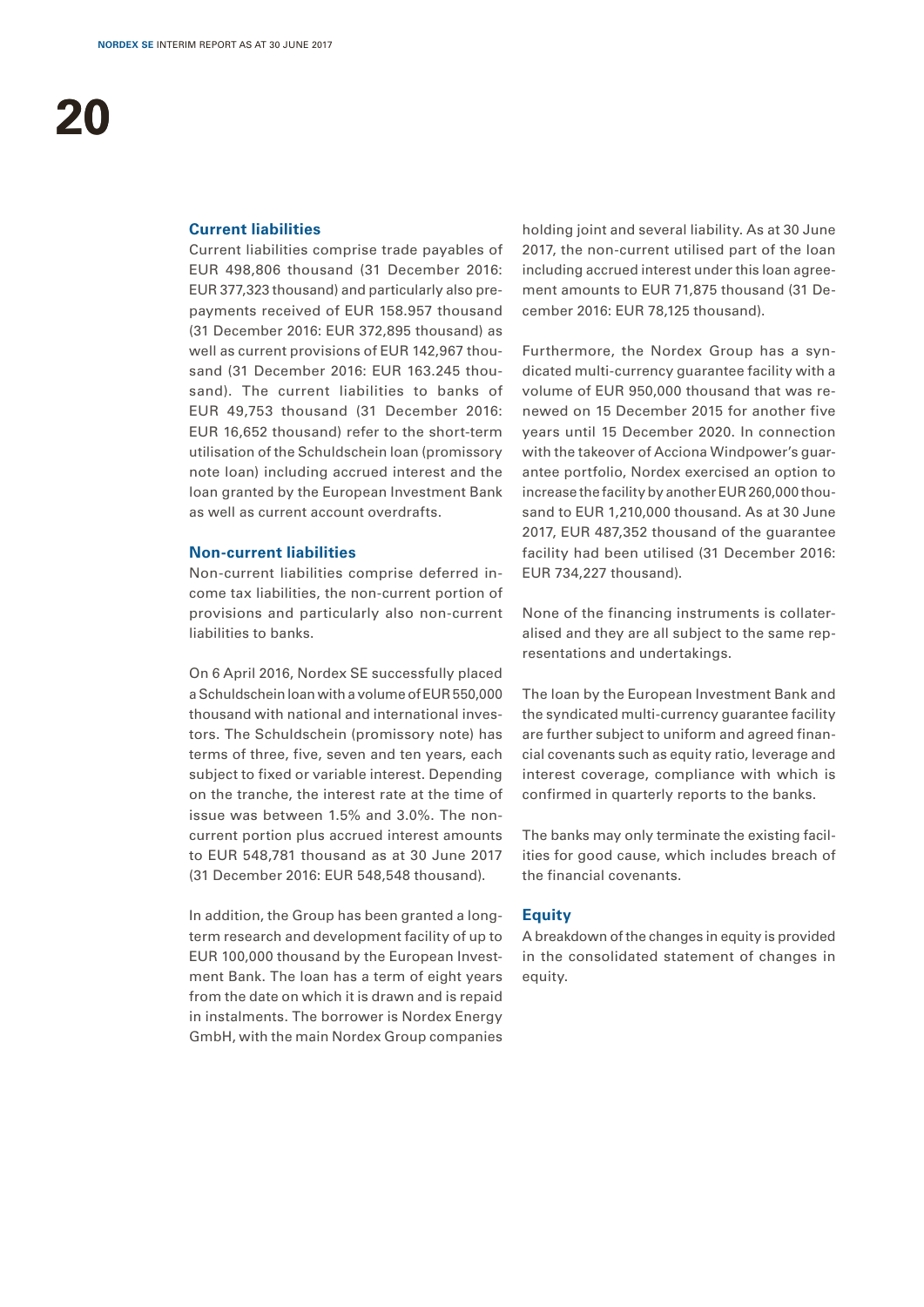### **III. Notes to the income statement**

### **Sales**

Sales break down to the Projects and Service segments as follows:

|                            | <b>REPORTING PERIOD</b> |                   |
|----------------------------|-------------------------|-------------------|
| <b>EUR thousand</b>        | $1.1 - 30.6.2017$       | $1.1 - 30.6.2016$ |
| Projects                   | 1,356,656               | 1,369,954         |
| Service                    | 150,352                 | 121,215           |
| Intrasegment consolidation | $-5,875$                | $-7,227$          |
|                            | 1,501,133               | 1,483,942         |
|                            |                         |                   |

### **Changes in inventories and other own work capitalised**

Changes in inventories and other own work capitalised totalled EUR 24,572 thousand in the first six months of the 2017 financial year (1 January to 30 June 2016: EUR 19,100 thousand). In addition to an increase in inventories of EUR 1,702 thousand (1 January to 30 June 2016: EUR 5,955 thousand), own work worth EUR 22,870 thousand (1 January to 30 June 2016: EUR 13,145 thousand) was capitalised.

### **Other operating income/ Other operating expenses**

Other operating income/Other operating expenses come to a balance of EUR −130,868 thousand (1 January to 30 June 2016: EUR −109,963 thousand) and chiefly comprise expenses for external services, consultancy, legal and audit fees, travel costs, rental and lease payments, repair and maintenance, IT expenses and foreign currency translation.

### **Cost of materials**

The cost of materials stands at EUR 1,111,468 thousand (1 January to 30 June 2016: EUR 1,129,878 thousand) and comprises the cost of raw materials and other supplies, and the cost of services purchased.

The cost of raw materials and other supplies chiefly refers to the cost of components. The cost of services purchased mainly pertains to external freight, commission and externally sourced order-handling services as well as order provisions.

### **Staff costs**

Staff costs came to EUR 165,880 thousand in the first six months of 2017, up from EUR 126.638 thousand in the same period of the previous year. Compared to the prior-year period, the headcount rose by 332 from 4,923 to 5,255 as of 30 June 2017. Most of the workforce expansion refers to the Spanish blade production facilities.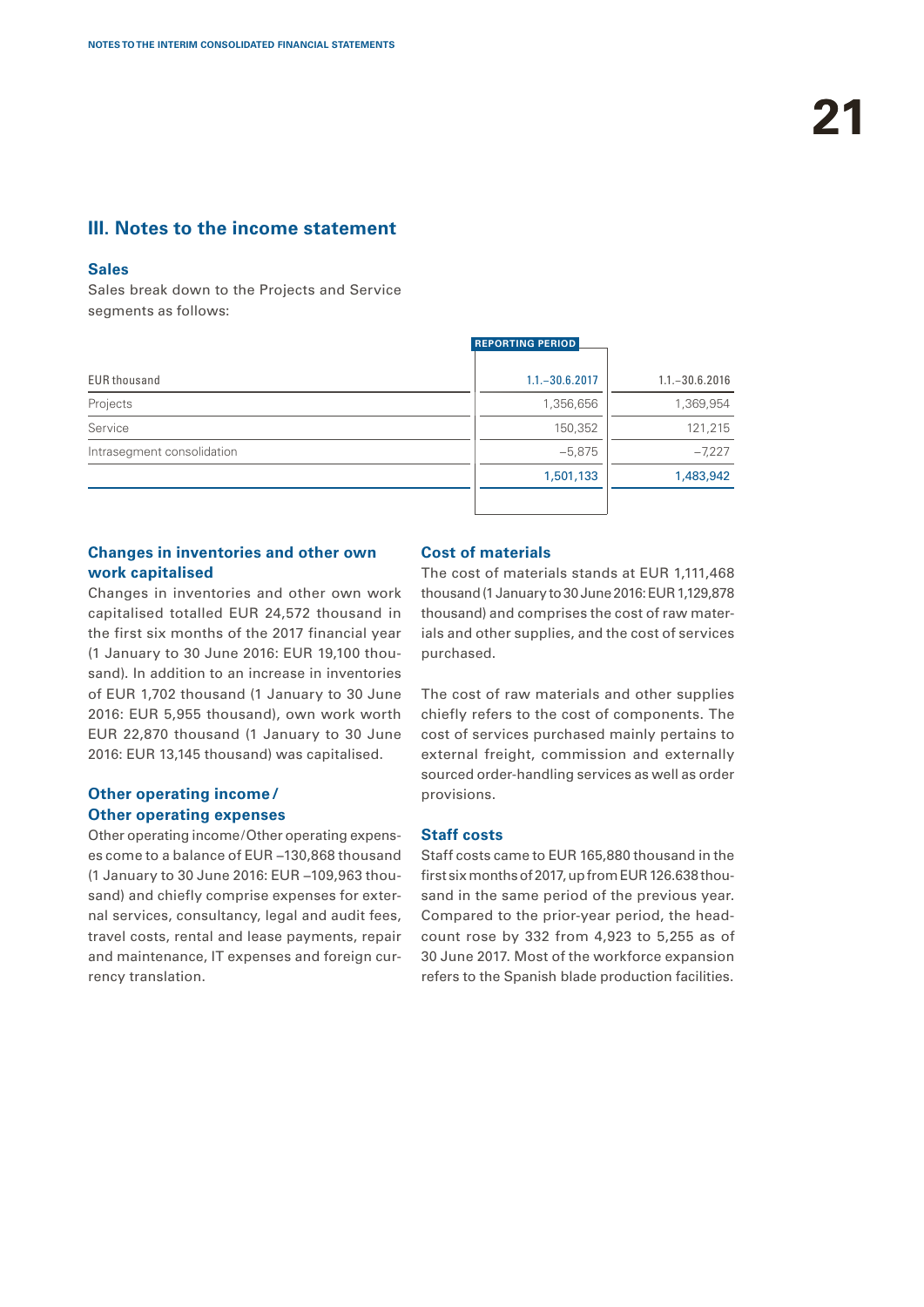### **IV. Related party disclosures**

As at the reporting date, Acciona S.A. held a 29.9% share in Nordex SE. As such, Nordex SE is an associated company of Acciona S.A.

The balances and transactions with companies from the Acciona group are set out in the following table:

|                                                                           | Balances outstanding<br>Receivables $(+)/$ liabilities $(-)$ |                  | Transaction amount<br>$lncome (+)/expense (-)$ |              |  |
|---------------------------------------------------------------------------|--------------------------------------------------------------|------------------|------------------------------------------------|--------------|--|
| <b>EUR thousand</b>                                                       | 30.6.2017                                                    | 30.6.2016        | H1 2017                                        | H1 2016      |  |
| Acciona Energia S.A.                                                      | $1,620/-1,972$                                               | $1,293/ - 1,993$ | $1,103/-31$                                    | $477/-513$   |  |
| Acciona Energia Servicios<br>Mexico S. de R.L. de C.V.                    | 2,116/0                                                      | 193/0            | 0/0                                            | 404/0        |  |
| Acciona Facility Services S.A.                                            | $11/-307$                                                    | $0/-1,159$       | 0/0                                            | $0/-1,071$   |  |
| Acciona Forwarding do Brasil<br>Logistica e Transporte Multimodal<br>S.A. | $0/-272$                                                     | $0/-1,163$       | 0/0                                            | 0/0          |  |
| Acciona S.A.                                                              | $0/-1,731$                                                   | $87/-219$        | 0/0                                            | 0/0          |  |
| San Roman Wind LLC                                                        | 458/0                                                        | 1,269/0          | 0/0                                            | 20,253/0     |  |
| Other                                                                     | $8,761/-3,128$                                               | $2,508/-1,229$   | $222/ - 132$                                   | $574 / -304$ |  |

During the year under review, two contracts to deliver and assemble wind power systems in Australia and Mexico amounting to EUR 47,997 thousand were won by Acciona Energia S.A.

In addition, the Nordex Group holds a 75% interest in natcon7 GmbH, which is therefore a non-consolidated affiliated company.

Since 2014, Jan Klatten, a member of Nordex SE's Supervisory Board, has held a 44.20% share of the Polish wind farm company C&C Wind Sp. z o.o. via momentum infra 1 GmbH, of which he is also managing director. The share was acquired by momentum infra 1 GmbH as the most successful bidder in a market-wide tender process. The majority of the shares in momentum infra 1 GmbH are held by momentum-capital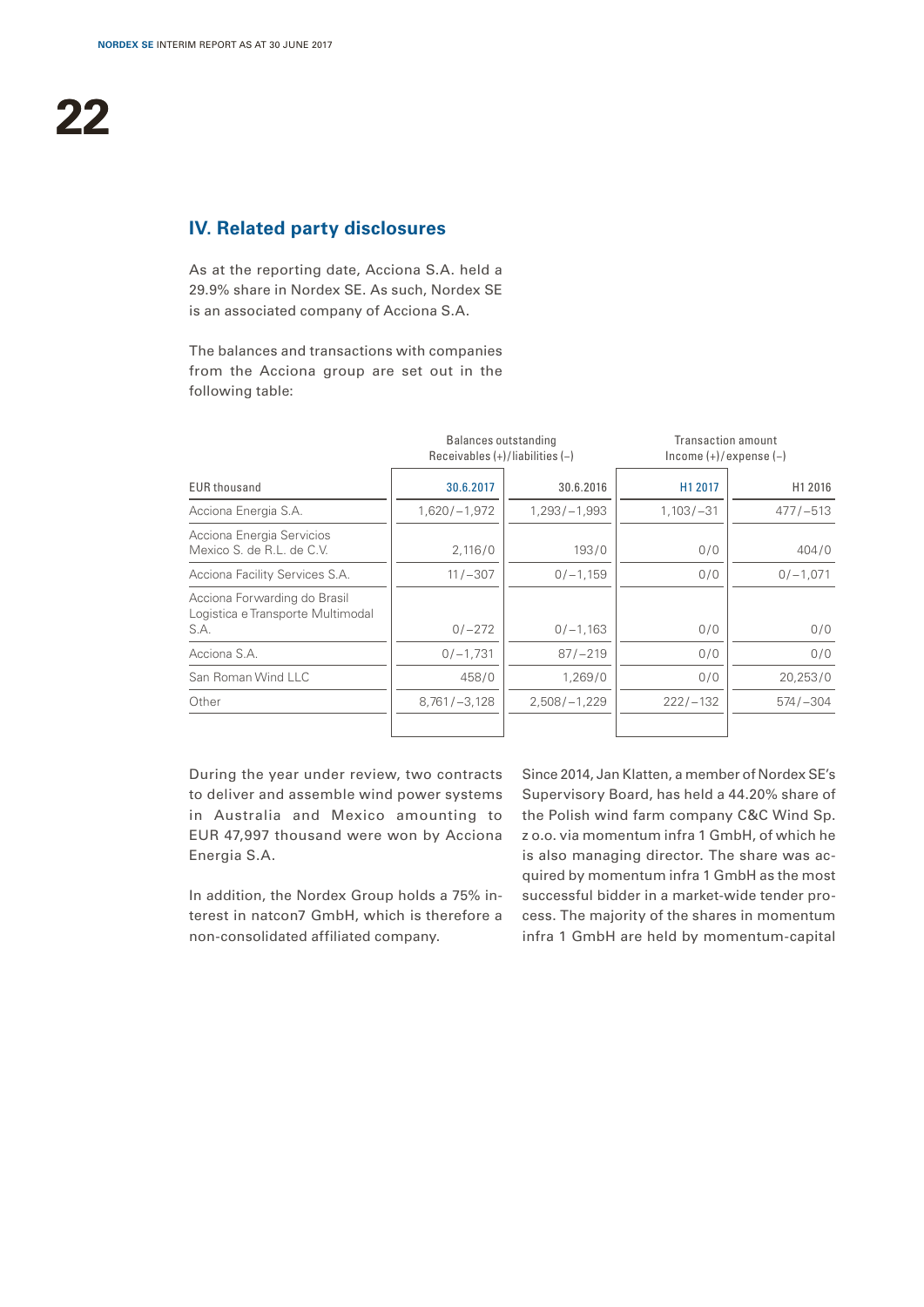Verwaltungsgesellschaft mbH. The Nordex Group also holds 40.00% of the capital of C&C Wind Sp. z o.o. via Nordex Windpark Beteiligung GmbH. Accordingly, the former company is classed as an associated company. As in the previous year, there were no business transactions with Mr. Klatten or momentum infra 1 GmbH.

In addition, the shares in KNK Wind GmbH (38.89%) and GN Renewable Investments S.àr.l. (30.00 %) are also classified as associated companies.

The balances and transactions with these companies are set out in the following table:

|                                  | Balances outstanding<br>Receivables $(+)/$ liabilities $(-)$ |            | Transaction amount<br>$lncome (+)/expense (-)$ |            |  |
|----------------------------------|--------------------------------------------------------------|------------|------------------------------------------------|------------|--|
| <b>EUR thousand</b>              | 30.6.2017                                                    | 30.6.2016  | H1 2017                                        | H1 2016    |  |
| natcon7 GmbH                     | $0/-1,987$                                                   | $0/-2,601$ | $0/-5.014$                                     | $0/-6,585$ |  |
| C&C Wind Sp. z o.o.              | 0/0                                                          | 12.123/0   | 292/0                                          | 428/0      |  |
| GN Renewable Investments S.àr.I. | 3,047/0                                                      | 3,352/0    | 14/0                                           | 30/0       |  |
| <b>KNK Wind GmbH</b>             | 3,962/0                                                      | 3,773/0    | 95/0                                           | 0/0        |  |

The business relations with natcon7 GmbH refer to systems for decentralised energy production, while those with C&C Wind Sp. z o.o. and GN Renewable Investments S.àr.l. result from the project business, and business relations with KNK Wind GmbH relate mainly to a loan.

### **V. Group segment report**

The Nordex Group is essentially a single-product company. The Group's activities cover the development, production, servicing and marketing of wind power systems. In order to support the marketing activities, it provides preliminary project development services, acquires rights and creates the infrastructure required to construct wind power systems at suitable locations. In line with business activities, the reportable segments are the Projects and Service segments. The prices of deliveries between the individual segments are determined on an arm's length basis. Segment reporting follows the internal reports submitted to the chief operating decision maker, i.e. the Management Board of Nordex SE, on the basis of the accounting principles applied to the consolidated financial statements.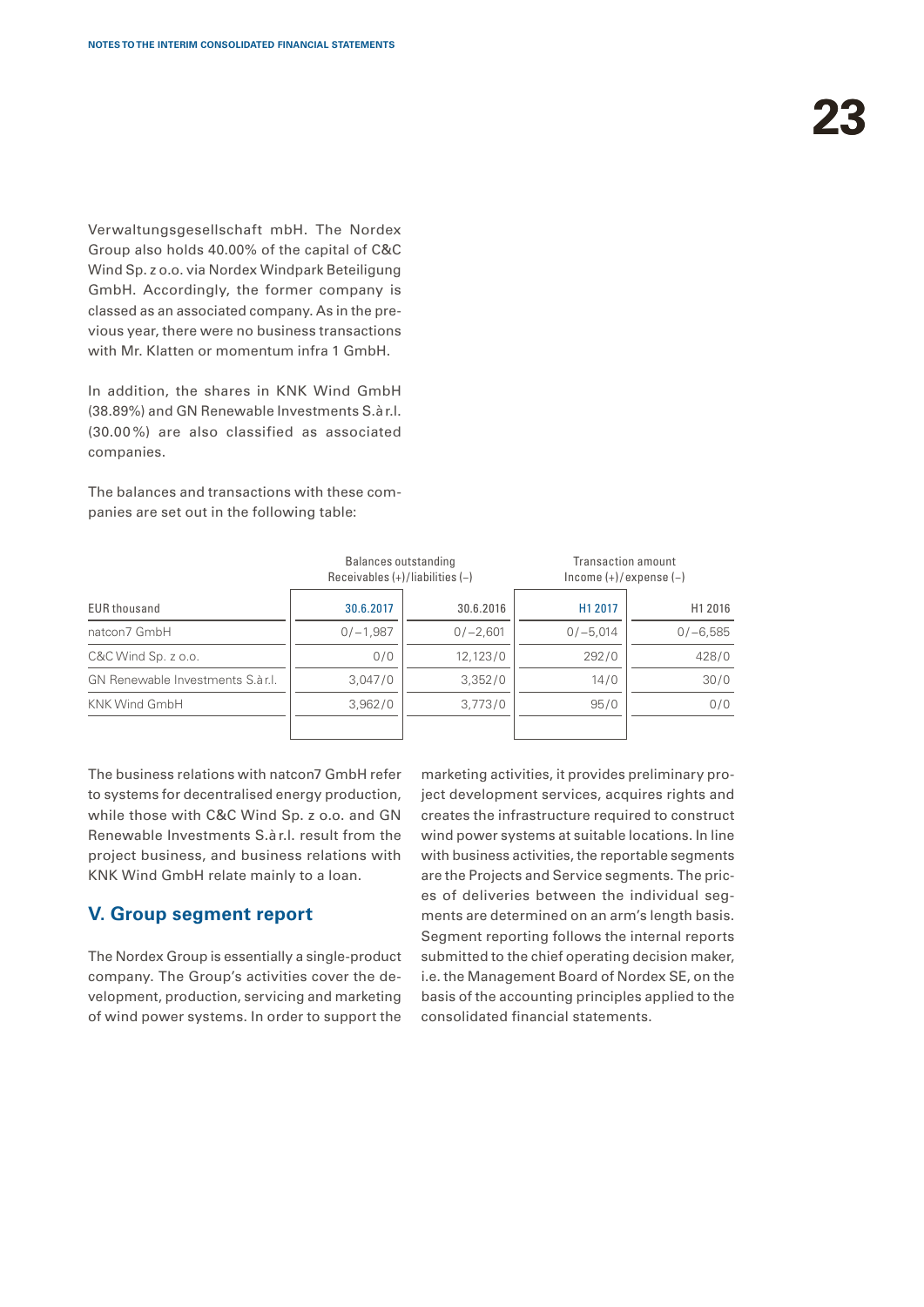### **Group segment report**

| Projects                                                 |              | Service      |           |           |
|----------------------------------------------------------|--------------|--------------|-----------|-----------|
| <b>EUR thousand</b>                                      | H1 2017      | H1 2016      | H1 2017   | H1 2016   |
| Sales                                                    | 1,356,656    | 1,369,954    | 150,352   | 121,215   |
| Changes in inventories and other<br>own work capitalised | 24,711       | 20,803       | $-139$    | $-1,703$  |
| Cost of materials                                        | $-1,051,863$ | $-1,090,154$ | $-65,480$ | $-46,951$ |
| Other income and expenses                                | $-289,438$   | $-226,215$   | $-75,431$ | $-54,994$ |
| Earnings before interest and taxes                       | 40,066       | 74,388       | 9,302     | 17,567    |
| Other interest and similar income                        |              |              |           |           |
| Interest and similar expenses                            |              |              |           |           |
|                                                          |              |              |           |           |

### **VI. Responsibility statement in accordance with Section 37y in connection with Section 37w (2) No. 3 of the German Securities Trading Act**

To the best of our knowledge, and in accordance with the applicable accounting principles for interim financial reporting, the interim consolidated financial statements for the first six months as at 30 June 2017 give a true and fair view of the assets, liabilities, financial position and results of operations of the Group, and the interim management report of the Group gives a fair review of the development and performance of the business and the position of the Group, together with a description of the material opportunities and risks associated with the expected development of the Group for the remaining months of the financial year.

Nordex SE

Rostock, August 2017

José Luis Blanco Chief Executive Officer

Christoph Burkhard Management Board

Patxi Landa Management Board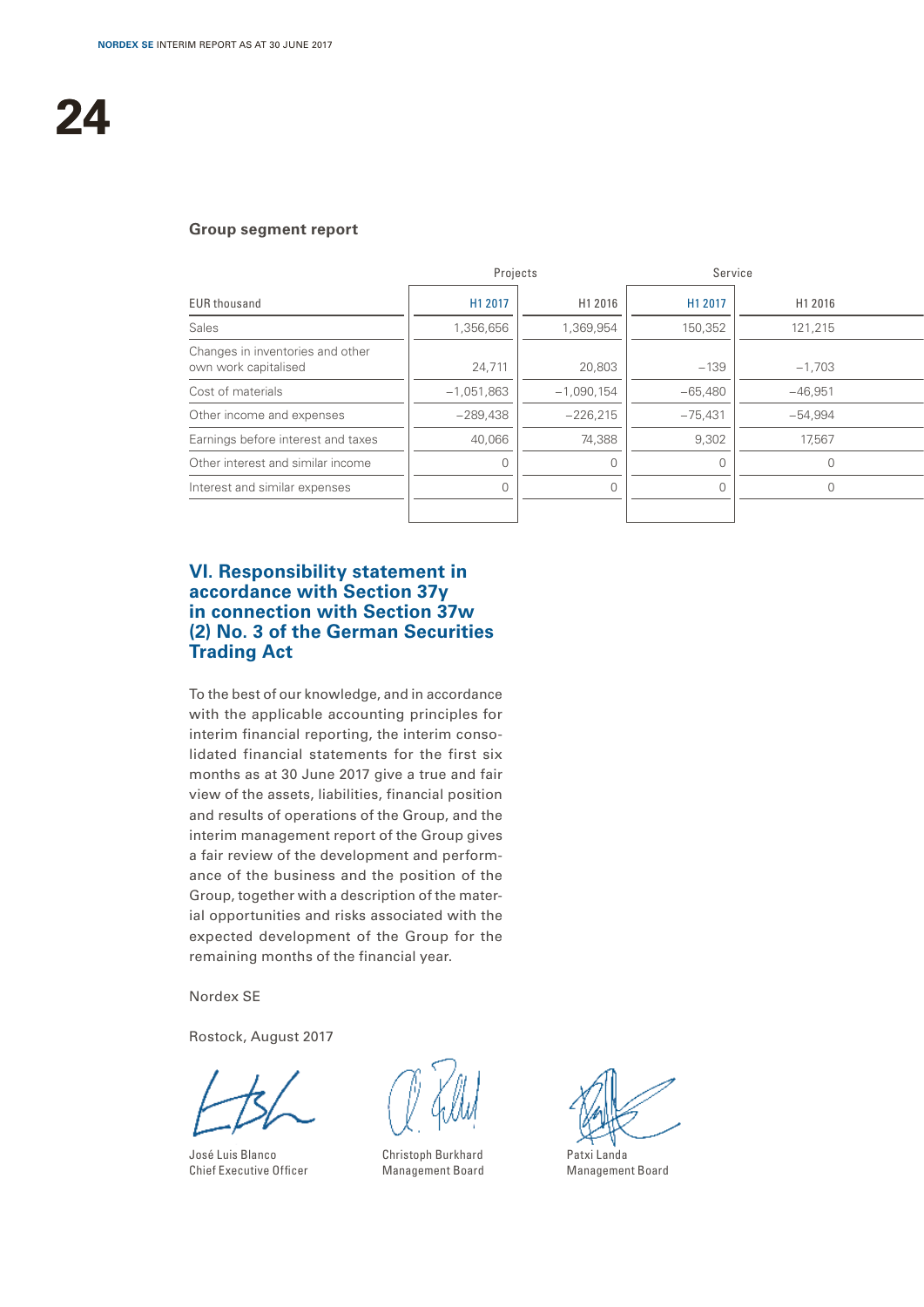| Consolidation<br>Not allocated           | Total                  |
|------------------------------------------|------------------------|
| H1 2017<br>H1 2017<br>H1 2016<br>H1 2016 | H1 2016<br>H1 2017     |
| $-5,875$<br>$-7,227$<br>1,501,133        | 1,483,942              |
|                                          |                        |
|                                          | 19,100<br>24,572       |
| 5,875<br>7,227<br>$-1,111,468$           | $-1,129,878$           |
| $-364,869$                               | $-281,209$             |
|                                          | 91,955<br>49,368       |
| 2,500<br>2,419                           | 2,500<br>2,419         |
| $-16,529$<br>$-17,398$                   | $-16,529$<br>$-17,398$ |
|                                          |                        |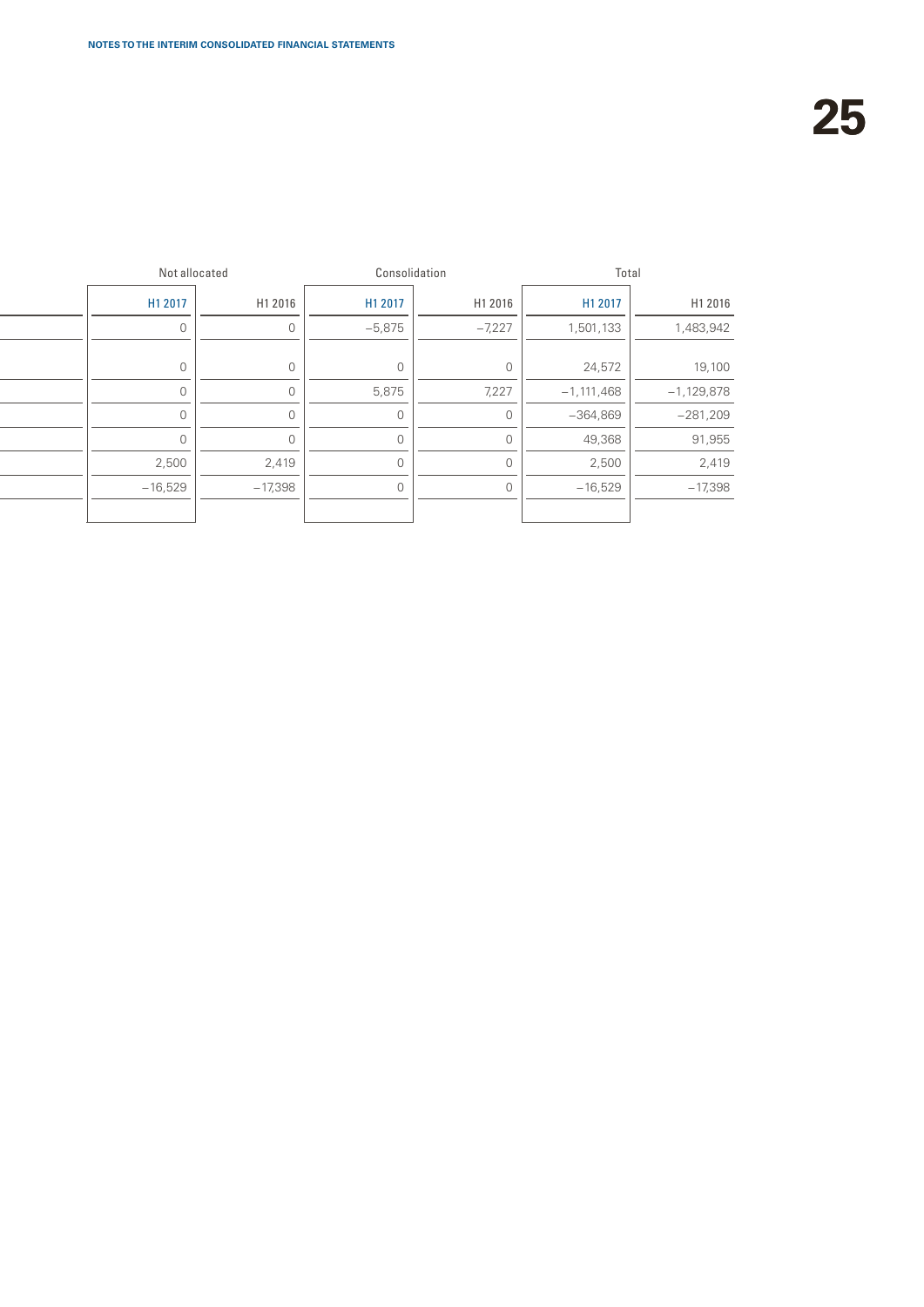# **FINANCIAL CALENDAR**

| <b>August 3, 2017</b>    | Interim report H1 2017    |
|--------------------------|---------------------------|
| <b>November 14, 2017</b> | Interim statement Q3 2017 |

# **CONTACTS**

#### **Published by**

Nordex SE Investor Relations Langenhorner Chaussee 600 22419 Hamburg Germany Telephone +49 40 30030-1000 Telefax +49 40 30030-1101 www.nordex-online.com investor-relations@nordex-online.com

**Concept and design** IR-ONE, Hamburg www.ir-one.de

**Editing and text** Nordex SE, Hamburg **Translation** discover legal, Hamburg www.discoverlegal.de

**Photography** Nordex SE, Hamburg

### **Disclaimer**

This Report contains forward-looking statements that relate to macroeconomic developments, the business and the net assets, financial position and results of operations of the Nordex Group. Forwardlooking statements by definition do not depict the past and are in some instances indicated by words such as "believe", "anticipate", "predict", "plan", "estimate", "aim", "expect", "assume" and similar expressions. Forward-looking statements are based on the Company's current plans, estimates, projections and forecasts, and are therefore subject to risks and uncertainties that could cause actual development or the actual results or

performance to differ materially from the development, results or performance expressly or implicitly assumed in these forward-looking statements. Readers of this Report are expressly cautioned not to place undue reliance on these forward-looking statements, which apply only as of the date of this Report. Nordex SE does not intend and does not undertake any obligation to revise these forward-looking statements. The English version of the Report constitutes a translation of the original German version. Only the German version is legally binding.